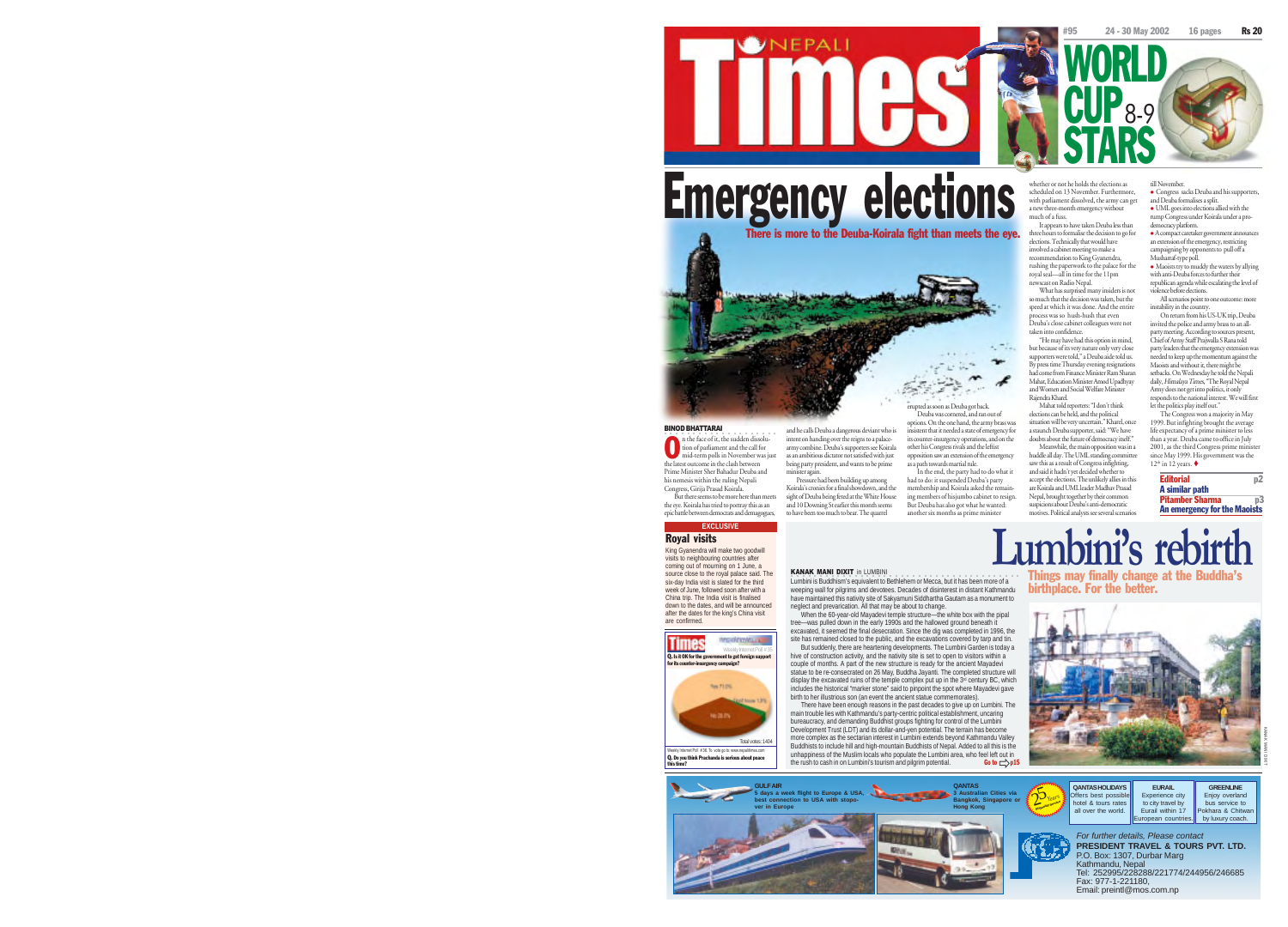# $\mathbf 2$  editional  $^{24-30\,\text{MAY\,2002}}$  nepali times

Nepali Times is published by Himalmedia Pvt Ltd, Chief Editor: **Kunda Dixit** Editor: **Anagha Neelakantan** Design: **Kiran Maharjan** editors@nepalitimes.com, www.nepalitimes.com Advertising: **Sunaina Shah** advertising@himalmedia.com Subscription: **Anil Karki** subscription@himalmedia.com Sales: **Sudan Bista** sales@himalmedia.com Sanchaya Kosh Building, Block A-4th Floor, Lalitpur GPO Box 7251, Kathmandu, Nepal Tel: 01-543333-7, Fax: 01-521013 Printed at Jagadamba Press: 01-521393

# A SIMILAR PATH

nce more, we are made to pay for the tiny minds and large egos of our politicians. Once more the nation is held hostage by their myopia. The dissolution of parliament, the November elections are just outer manifestations of infighting in the The more, we are made to pay for the tiny minds and large egos of our politician<br>Once more the nation is held hostage by their myopia. The dissolution of partia-<br>more, the November elections are just outer manifestations o Prime Minister Deuba has inadvertently done the one thing that could bring the Moaist leadership to the mainstream. But will the underground comrades grab this chance? One of the lessons Nepal can take from Peru is that if you want to fight an insurgency, you have to first put your political house in order. You can't have political parties clawing at each

other in parliament while the security forces try to fight a guerrilla war. Nepal's Maoists are travelling the well-trodden path of the Peruvian revolutionaries. The parallels between these antipodal uprisings are striking. Their remote and rugged altiplano is our mid-west. Peru and Nepal have similar populations of disenfranchised, marginalised ethnic groups and capital-centric elites who have shown breathtaking disregard for the hardships and misery of fellow-citizens. When revolutionaries took up arms to capitalise on this bitterness, the state in both Peru and Nepal came down hard. But responses designed to nip the rebellion in the bud had the opposite effect: the atrocities of the Peruvian security forces in Ayacucho in the mid-1980s had parallels with human rights violations that accompanied Operation Romeo and Operation Kilo Sierra in the mid-west in 1996-98.

For anyone who wanted to predict that this country was going the way of Peru, the writing was quite literally on the wall. Back in 1993, the streets of Kathmandu were painted over with blood-red graffiti proclaiming solidarity with the Peruvian struggle, and when Sendero Luminoso leader Abimael Guzman was caught that year there were "Release Comrade Gonzalo!" slogans emblazoned across the country.

Our comrades have followed the Shining Path model to the letter, even cleverly naming their doctrine the Prachanda Path by playing on the Nepali word "path". (Of course, the Peruvians were such purists, they didn't want to start a personality cult by naming their revolution after a leader.) But there is no doubt about it: both revolutions essentially follow the paths of destruction. The aim is to destroy the presence of government and symbols of its oppression through devastating slaughters that spread panic and demoralisation through the sheer shock of brutality.

The core of the ideology in both cases is therefore to play on the psychological impact of violence and mayhem so that people, in the end, lose faith in government, in the economy, and, to cut a long story short, in everything "old". By their own admission, the comrades in Peru and Nepal both like to say that they don't believe in the "old", and if any residue of the "old" is allowed to remain, it will undermine the "new".

The panic and anarchy feeds on itself, and Peru came close to Year Zero. The security forces had been chased away from large parts of the country, and the strangula tion of the capital from the countryside had begun. It was in fact while the Shining Path querrillas were on the verge of advancing into Lima that an intelligence breakthrough to the arrest of Abimael Guzman.

The difference between the Shining Path and Nepali Maoists is that our comrades have contested elections and served in parliamentary parties. Some of them have even been members of parliament. They could go back if the conditions are right, and elections in six months may be just the thing. To be sure, they will first have to live down and atone for the mayhem that they have unleashed. But more brutal rebel movements

have been known to join the political mainstream in other countries. In Peru, the government reacted late, but it got its act together with a multi-pronged counter-insurgency strategy that employed a classic "shield" and "sword" approach. The shield was a grassroots development programme that aggressively redressed past neglect. The sword used military pressure and effective intelligence to go after hardcore cadre while sparing the followers. It would be counterproductive to make the people suffer. That's what worked with the Shining Path. Can it be made to work with Prachanda's Path?

The Buddha is all things to all people. A ○○○○○○○○○○○○○○○○○○○○○○○○ ○○○○○○○○○○○○○○○○○○○○○○○○○○○○○○○○○○○○○○ The number of people who call themselves the place has been sold to the world as a to get the Dalai Lama to visit the birthplace the Daddhists in Nepal have prompted buddhas the prompted buddhas the prompted busines the wr the place has been sold to the world as a <sup>p</sup>ilgrimage site. ple who call themselves last ten years. For an official Hindu kingdom, even one that boasts an entire administrative zone named after the Enlightened One, the sudden jump to ten percent is somewhat perplexing. After all, Buddhists haven't run an

Buddhist community. aggressive conversion campaign, nor has there been a huge influx of Buddhist refugees into the country. The reason behind the rise must the country. The reason behind the line lines many no longer feel the need to hide their non-Hindu identity. Buddhism and Hinduism have evolved

syncretically here. Having appropriated Lord Buddha as just another avatar of Vishnu, the Hindu orthodoxy here looks approvingly upon Vajrayana Buddhism. Janakpur, the birthplace of Sita,

doesn't ring a bell in the assemblies of the global elite. But the moment Nepalis mention that Lord Buddha was in fact born in what is now Nepal (and not what is now India) they often succeed in getting the attention of e present anywhere in the world. The Buddha is a badge of honour for many

symbol-starved Nepalis. Convenience is another factor that makes Nepalis accept Buddhism with relative ease. endis abroad sometimes pretending to be Buddhist in order to pr

their 'non-Indian' identity. Nepali medical students in Pakistan ha been known to pass themselves off as Buddhist, just so they don't get hassled. The fascination of the Nepali power eli with the Buddha and his birthplace is on

LETTERS

• After the advent of the Maois nsurgency the morality of truth

Development Trust has made no effort to date display in the excesses of the Lumbini ent Trust, where a new set of bosse takes over after every change of government at Singha Darbar. Ever since former UN Secretary General U Thant wept on a visit to Lumbini in 1967, and King Mahendra recognised the importance of those precious drops of tears,

our government to exercise restraint—the Dalai Lama is, after all, not just the spiritual, but also the temporal, head of Tibetans in exile. But there is really no need for the Lumbini Development Trust to follow suit. Lumbini won't grab the attention of the world as long as it insists on keeping the most illustrious of Buddhists off its soil. Sure, the Chinese are touchy about him, but the Dalai Lama is considered a reincarnation of the Buddha by most followers (some of them high-flying Hollywood stars, we might add) and he has won the Nobel Peace Prize. In his Lumbini Chakra hypothesis, After a long-drawn controversy, the temple of Mayadevi is finally being built at Lumbini. However, the frantic pace of construction hides the fact that the implementation of the infamous "Master Plan" has been dragging on for years. We overestimated the desire of international Buddhists to donate generously to make Lumbini a world landmark. And despite the stewardship of highly-placed individualsthe present king himself used to chair the Lumbini Development Trust—the organisation has failed to attract the generosity of the world

**STATE OF THE STATE** 

The prince of peace

that the Lumbini Garden symbolic representations of almost all the important events of the Buddha's life. Rimal further posits that a part of the Buddha's mortal remains might also have been buried at ocen ouncu at<br>Lumbini. If that can be proven, the place will take on even significance for devout stgunnen.<br>Buddhists. The responsibility for inviting the Dalai Lama to Lumbini lies primarily with the management of the Trust. But that doesn't mean that His Holiness shouldn't make his own efforts. There are other ntries in the world where Buddhists have welcomed the Dalai Lama even if their governments were

architect Shankar Nath Rimal argues

Besides the usual accusations of cronyism and nepotism that continue to undermine the efficiency of the Trust, the rapid turnover of its key personnel in the last twelve years has also a factor in its stagnation. But from all these factors, keeping the Dalai Lama away from Lumbini is probably what has really

less than keen. Maybe Nepal's 2.3 million Buddhists also have a say in this? Chinese dignitaries on official visits to Nepal now e Lumbini on their itinerary, so the Chinese government may someday see that it is in its own long-term interest to allow the Buddha's n ary disciple to visit the place of prented the project from taking off. It seems absurd, but the Lumbin

NATION  $_{\rm 24-30~MAY~2002}$  Nepali times  $\bf{3}$ 

 $\mathcal{F}_\mathfrak{g}$ 

# **COMMENT** *by* **PITAMBER SHARMA** An emergency for the Maoists

an imminent reimposition of the emergency, the Maoists have two<br>choices continue on their path of persons choices: continue on their path of retrogression, or join hands with other democratic forces to defend and build on the achieve-

ments of the people's movement of 1990. The choice is an urgent one. At the heart of every insurgency and rebellion is the goal of putting the legitimacy of the powers-that-be on trial. And so it has been with the Maoist "People's War". The Maoists' justification for the insurgency is derived from the failure of the government, and indeed the political .<br>wstem, in addressing the basic economi social, and cultural development of the vast majority of Nepalis.

The Maoists portrayed their rebellion as an attempt to provide an alternative path to Nepal's progress. In the early phase calls against rural economic and social exploitation, untouchability, injustice and discrimination of dalits, indigenous ethnic groups and women were at the forefront of the Maoist struggle. They drew attention to the unfinished

agenda of Nepal's unification, and the unaddressed issues of Nepal as a nation-state. They appeared to question the content and direction of on-going development efforts on grounds of their reach and effectiveness on the lives of the poor and the disadvantaged. This strategy played a major role in the relatively strong support and consequent expansion of Maoist influence in rural Nepal. Despite the murder of political opponents, of extortion, and an increasing militaristic tendency the movement spread rapidly. In other words, development or the lack of it provided the raison d'etre for the People's War. Or so it seemed.

However, since the ratification of the emergency by parliament in February the main target of Maoist destruction has turned to infrastructure. Telecommu tion towers, airports, community-built hydro power plants were destroyed. Nearly a thousand VDC offices, hundreds of

fter the dissolution of parliament and The Maoists now have to decide which side they are on: the side of destruction or the side of democracy.

> estic and foreign, to close ranks. No wonder, Nepal is fast becoming an "interesting" place, interesting enough to be a

> > ment infrastructure may not have been serving the dispossessed directly, but the problem is not with infrastructure, the problem is with its reach among the poor and the conditions for its use. A school, a health centre, a university,

community buildings and offices, roads and bridges, electricity, drinking water, homes for the destitute and the helpless are institutions and facilities that are needed in all societies, no matter who calls the shots. They may not be development per se, but they are essential and inseparable compo nents of it. And these facilities are not created by a magic wand overnight, there is a cost to it and invariably it is the public that has to foot the bill. In the case of Nepal, quite simply, the destruction of development infrastructure is a deliberate act of pushing the country further into the hands of the donors, and of course, India. It is also an open invitation and a call for all defenders of the status quo, both

country. It is true that Nepali elite is | the treatment as "informed

consent", but it also requires that mission be obtained from the patient or patient party (if the

many minimum generalism to the the credibility they forfeited. Their response to the elections in November will carefully watched. Will they create the trust for a peaceful resolution to the present crisis and pave the way for negotiating a future for Nepal in which they will be partners? An extension or re-imposition of the emer-gency could strengthen the hands of the rces of retrogression and status-quo. The last six months of the emergency have clearly shown that it is neither conducive nor desirable to a political resolution of the crisis. A democracy under sustained emergency can very well seal its

own fate. The moderate left political parties lost the opportunity in the past by not showing a pro-active policy and programmatic response to the Maoist actions. They helped strengthen the hands of the forces of the status quo by agreeing to re-impose the emergency three months ago. To support the reimposition of the emergency, irrespective of how Maoists respond to their

to democracy is an accountable democracy, nothing less. Those who ignore this history are condemned to repeat it. Ever since they suddenly walked out from negotiations in November to stage that ill-conceived attack on Gorahi, the political credibility of the Maoists hit a ew low. They have made an effort at a dialogue again, but the ball is in their court. By a few chosen unilateral actions, such as a declared total and unconditional stop to all acts of destruction of development infrastructure, and a ceasefire for a fixed duration, the Maoists can still regain

The government insists that the security forces are making major gains. The Maoists insist that they are not losing. The truth surely lies somewhere between. We only know one thing for sure: at the rate of one thousand Nepali killed every month, the only losers and the ones truly bereaved are the Nepali people. The question simply is: who dares own the Nepali people?

> and China, and this in a highly sensitive zone, it is an open secret that Nepal has always been a playground for spies from around the globe, whether it is the CIA sneaking into Tibet rough this, perhaps the easiest route to escalate the tension in the autonomous state in China with a view to shattering the world's most powerful communist world's most powerful communibeing promoted by Pakistan's ISI and India's RAW. Such behind-the-scenes mes have plagued this nation in the past and point to graver tional tragedy in the days to come. It's true, there are many

### LEARNING TO COUNT MORALITY

Hemlata Rai's "Counting on Nepal" (#94) was interesting. is good to learn that the 2001 census will soon be out. Many new facts are shown through this census, but the most intriguing thing is that ethnic and language counting revealed dramatically more than the actual numbers. This may be due to the fact that the respondents did not understand what they were being asked. Therefore, as language names they gave names of clan or place instead of the actual name of their ethnic group or language. Complications arise from the differences in the naming of ethnic identity and language name—an ethnically "Rai" person speaks a languag distinct from another person who is ethnically the same. Tejpuri or Gangai, on the other hand, speak the same language as the Rajibansi. But they want their own ethnic identity. Thus they claim to speak "Tejpuri" or "Gangai". A scientific language linguistic survey should be galacto darvoy dribata be<br>onducted by an authoritative body as soon as possible to determine accurate numbers of languages and ethnic groups in Nepal. .<br>*IS Toba, Kathma* This is not the time to do research on the Maoists to see destiny.

how they evolved, or whether or not they are true followers of the Great Helmsman ("Maoism in a post-Mao world," Puskar Gautam, #93). The present ituation in Nepal is the outcome of various things, such as lack of political commitment, no sense of responsibility, misguided profesionals, corruption, mismanage ment, and most of all lack of values and confidence as a nation. It's a shame that the redibility of our nation is fading and that we are no longer in a position to decide our own Many say the Maoist revolution has its roots in corruption and poverty. I have my doubts. It started because of our lack of sense of values and selfishness. We don't have to follow Mao to tackle poverty and corruption, in fact Mao may not be the right person to follow as his own country has abandoned his deas. It is a classic example of how immature and mentally straitiacketed we are as citizens so much so that we are ready to destroy our own lives and lives of our children in a fit of pique at our present politicians. *ìSameerî , USA* has taken a back seat. The rebels who were once lauded by the people for social reformation have ow plummeted to the abyss of satanic acts. They have lost all umanity and ethics, they have inne beyond common sense and unleashed a sadistic barbarism on their motherland. Can't the soalled great minds like Dr Babura Bhattarai stand apart from the destructive bunch of anarchists that have hijacked the revolution? You can exploit the emotion of the ignorant and destitute population and urge them to act at gunpoint. But you will only succeed in estroying everything. You cannot eal a society after you have torn its fabric to shreds. *KP Poudel, by ema* **We strongly condemn the** errorist attack on Sanskrit University. These terrorists are no different from the Taleban who destroyed the Buddha statutes in Afghanistan. The recent attack by Maoist terrorists is a cruel attack not only on the university, but on ording on the differently, but of Nepali government will take action against the perpetrators. *Kamala, Rita Rana, Subhash Giri, Prativa KC,*

*Rana, Nandida Rai, Manisha Kapoor, Bharati Shah, Reema Gurung, USA* FORE! Reading about golf (Fore!, #94) was like a soothing spa for the attered soul of an overseas Nepali. Today, I am not going to bother or worry about the Maoists

or the number of incoming tourists. am simply going to indulge myself in the pleasure of playing golf vicariously at the Gokarna Club in faraway Nepal. The eventuality of golf tourism n Nepal is unquestionable Kathmandu can be the Thailand of golf for South Asia, particularly India where the golf population is leapfrogging. South-east Asia has plenty of first rate golf courses

but Kathmandu and particularly courses like Gokarna have an edge over these countries in that almost all courses in ASEAN countries are tropical in environment and landscape, but Kathmandu and Pokhara provide cool and comfortable weather condition as well as the magnificent Himalayan backdrop. As a recreational golf player got hundred percent satisfaction

Barbara Gurung, Chandra | with any first-rate course, the shooting the white ball at the Gokarna Club. The green is on par fairway is well-maintained, the ambience is unique, the food is xcellent, and most of all the staff are helpful and polite. You are playing an international-standard golf course and yet by the time you finish the 18<sup>th</sup> hole you have probably experienced the flora and fauna of a small-scale national park and don't forget that course. It's a win-win situation. I am improving my game by practicing hard, and can't wait to be there soon. Jai Nepal! Jai Golf! *ìOmar* **dai***î, Taipei, Taiwan* I'm writing to thank you for the article on golf; it was wellwritten and being an avid golfer, liked it very much. I think you could

his birth too?



you have also accomplished a day have devoted some more space to of trekking by walking the entire talented young pros.

> of golf in Nepal. It just might help open a few eyes among the authorities concerned to the word 'golf'. Golf isn't only a sport, but an integral part of the tourism business. This is understood all over the world, except in Nepal. Golf by itself will never make money. It is more like a bait to entice the tourist to spend more money while visiting a country. Tourism isn't just Mt Everest and Phewa Tal. Nepal has the best of everything: the scene, the weather and the costs related to building a prop championship layout; it has land and labour. The government has plote of land for golf course development and invite private investors in joint ventures? Gol does not need prime land, it needs adequate land. Golf in

golfers in Nepal face—there is only one tournament that they can play in the whole year round and they cannot afford to even play in India as they do not get any financial aid from the government or from business houses. I'm an amateur golfer myself and I feel for these *Tenzing aka Tiger Oops* politicians playing? SOUL SEARCHING The letter from Paschim is

*by email* **a** Thank you for the coverage this money has flowed back to western countries as consulting fees or profits. Electricity, telephone and water charges have gone up and even government education now comes with user fees. All of this has been done to please the donors

and labour. The government has

the problems young professional Nepal is considered a rich man's game. That's plain wrong. If it were true, why aren't all the  *Sonny Shrestha, by email*

annoying (Letters, #92). The reader apparently harbours a grudge against CK Lal, how else could he fail to see the point Mr Lal has so powerfully made? ("Do our banners still wave?" State of the state, #90.) Every Nepali owes more than Rs 8,000 to the World Bank and the Asian Development Bank and most of Lal for his courage in exposing the very people who support the glitzy lifestyle of people of his ilk.

schools, and the Sanskrit University have been razed. Now, all private schools in the mid and far west have been forced to close down. Even health centres, Red Cross offices, drinking water systems and orphanages have not been spared. These acts of wanton and brutal destruction are not isolated, neither can they be dismissed as instances of indiscipline within the Maoist ranks. Had it been, the Maoist leadership would have repudiated them and disasso-ciated itself from such recklessness. Clearly, the destruction of development has been a deliberate act to score political points. What is incomprehensible in this madness is the purpose they serve and the message these acts convey to the public at large. Why has a rebellion whose avowed objective was to out-legitimise the government in the public eye, been so bent on de-legitimising itself? Develop-

not informed consent. The

who think that they own this

*Pokhara* INFORMED CONSENT This letter is in response to Informed consent" (Letters, #93). Telling the patients that your ing the patients that year.<br>Aval is 50-50, that too at point blank as stated in an earlier letter by Jyoti Lohani (Letters, #91) is Bumrungrad Hospital says it was explaining the potential outcome of

equally to blame, and even Mr Lal may be guilty of taking some<br>consulting fees and selling his consulting fees and selling his soul for a fancy car, but the fact is that at least he has the courage to own up to his sins. I salute M

*Dr Narayan Khatri,*



consulted before obtaining

patient is not in a position to give valid permission) before carrying out any treatment procedures or research. Explaining the outcom of any treatment is only the compulsory obligation to be carried out by physicians or surgeons. It is better to take mission of the patient's family before explaining the whole truth about the disease and outcome o the treatment when there is less chance of survival. Patients Iready suffering from a debilitat ing disease are vulnerable to the harsh reality, and may develop sychological problems like depression. It is true that in many Asian untries the concept of informed NOT SO INNOCENT Bhaskar Tripathy's letter ("Loss of innocence," # 93) reminded me of the selling pitch of last year's Hollywood movie Pearl Harbour: the loss of innocence and the beginning of a nation's greatest glory. Loss of innocence, indeed! *Ram Limbu Sydney* FAR FROM HOME am an avid reader of *Nepali Times* and Daniel Lak. However, would like to question Daniel Lak's wisdom in talking of diaspora. ("Dialectics of diaspora," #94) He seems to have a gripe on the aspora. He should have taken

nformed consent and starting treatment.

look at what makes a human being leave the homeland. *Manjil Dhungana, by email* I SPY Congratulations to Shree Bhakta Khanal for his gripping story ("I HAPPY

didn't know they were spies."  $#89$ ). This is explicit verification the allegation that Nepal was a safe haven for spies. The situation is no different now. Crouched uncomfortably betw two nuclear superpowers, India

other burning issues in Nepal oday, but we need an immediate probe into this matter, and we eed to put behind bars all those volved in making a mess of this vuntry. We must safeguard our national integrity. *Suresh Lohani, Kathmandu* I am happy to be able to read your newspaper, one of the best published in Nepal, on the net. I ecently particularly enjoyed CK Lal's "Peace in our time" and Daniel Lak's "All things considered" (#93). Congratulations. *Ralph Taylor Washington DC, USA*

received more powerful dignitaries in the last six months of the emergency than in its last 12 years as a democratic state. the we have travelled from the

Surely, the message on the wall should be there for all to see, including the Maoists. The truth is indeed ugly. A blunt Nepali proverb says it all: when the vultures roam, there must be a carcass. Some are already

call, would be suicidal.

intent of all dictators (ideologies notwith-standing) is the same. The only alternative

*Dr Sudhamshu Chiba, Japan*

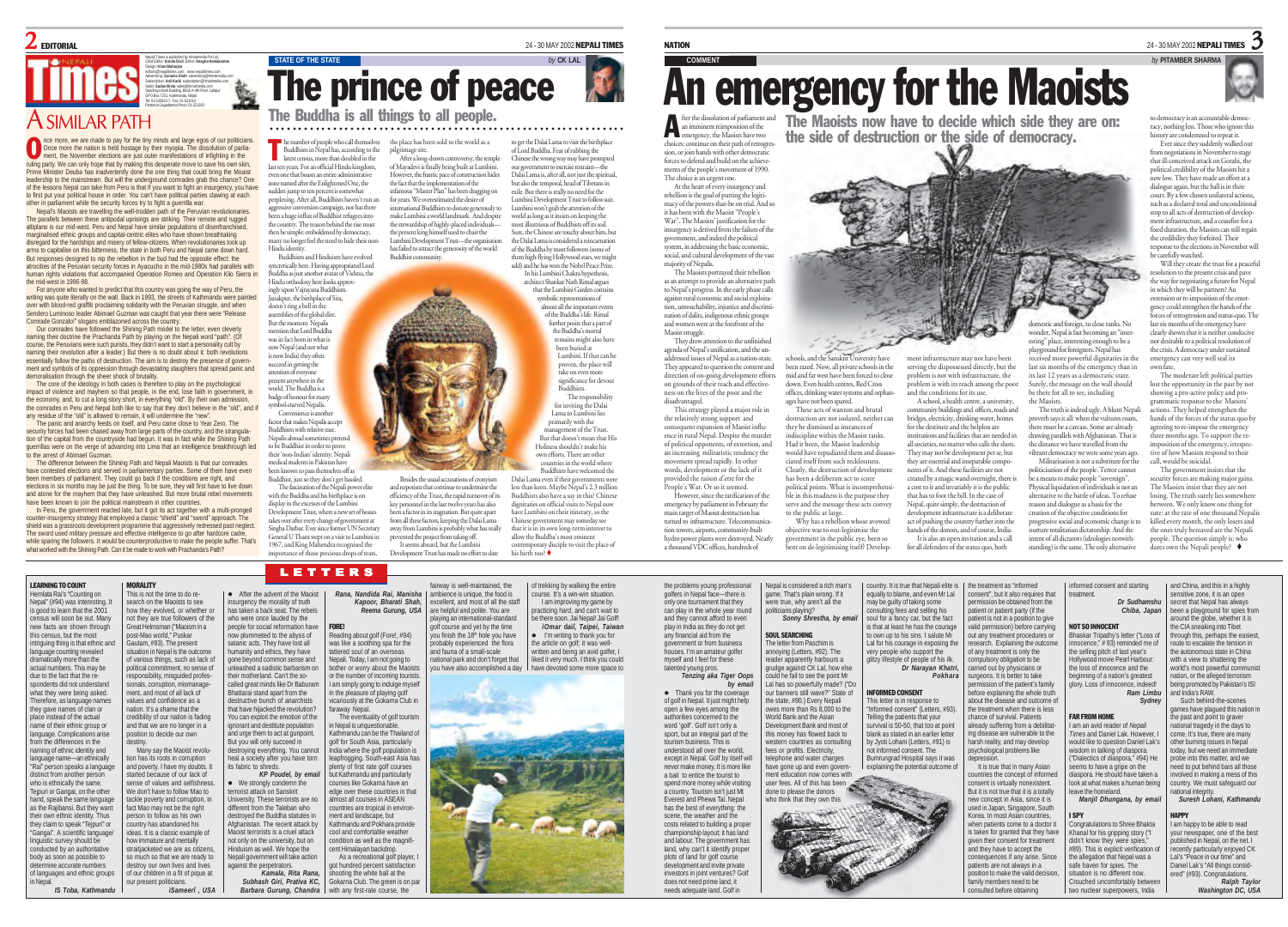# $\bf 4$  NATION 2002 NEPALI TIMES

# **Seeing neither forests nor trees**



NAVIN SINGH KHADKA in MANANG ocal entrepreneurs in Manang could never have imagined their luck would run out so fast. Until just last year, this remote district bounded by Thorung-La, Tibet and the high Himalaya was one of the most trekked areas of Nepal. And almost every resident of every village along the trekking route was building a lodge or expanding their teahouse, in anticipation of even more visito Many natives of Manang settled in Kathmandu, Pokhara and overseas were even moving back, sensing L

new edition of the British magazine *Granta* is always cause for<br>celebration. Founded in Cambridge in 1982 by American Bill

reportage and opinion in a seamless, usually thematic whole four times each year. Issue number 77, fresh from my post box, is even

Canadian and a native Hawaiian to ponder the role of America in

influential, powerful and wealthy nation that has ever existed. A

the unique perspective of an Irishman raised in the austere 1960s,

Francisco in the 1980s when a light switch in his friend's flat is surrounded by a doctored photo of then President Reagan, the actual switch, predictably, is between the president's legs. Professor Lu raised on reverence for authority and having met Reagan personally is horrified and embarrassed for his hosts and the president. A liberal Israeli, Haim Chertok, stoutly defends the role of the United States—where he was born—in keeping his new land afloat in a sea of hostility and violence. Chertok's voice is precious and rare these days, for he admits in print the mistakes made all around in his sad region, but asserts that America is fundamental to eventual peace in that cauldron of history and anger. A heartfelt contribution from Palestinian Raja Shahedah reveals that the city of Ramallah—now

immigrants again and again.

better business in the boom, and building hotels and homes. But Manang has seen trekkers drop by 40 percent this year. And that isn't the only loss the area has had to bear—in the last decade this trans-Himalayan valley has lost over 10 percent of its lush forest cover, in large part due to the wave of<br>construction to be ready for what construction to be ready for what locals hoped would be increasing numbers of tourists. Annapurna Conservation Area Project (ACAP) officials, as well as some locals, are worried that unless they can enforce uniform regulations on

programs about safe logging tices, Manang will rapidly lose its richest natural resource. ACAP officials say the mushoming of new lodges and teahouses in Manang and other areas in the Annapurna region last year was unprecedented. "Never fore have so many structures been built in these areas in one year," an wooden plank.

felling, or at least run awareness ACAP employee told us. There are no official records to quantify the increase, but locals say that every village on the trekking route saw at least half-a-dozen new lodges built, and there wasn't any tourist accommodation that did not go in

for a renovation or expansion. Given the cost of transporting other construction materials to this remote part of the Annapurnas, most people build structures of wood and stone along traditional lines, paying Rs 50-100 for a tree, and Rs 5 for a seven foot-long Pasang Lama, chairman of the

Conservation Area Management Committee (CAMC) at Chame, Manang district's headquarters, says the construction boom is also in part due to the return of locals formerly living abroad and in different parts of Nepal. "After they

Tourism is down in Manang, but tree-cutting hasn't stopped.



overseas, locals who'd migrated elsewhere are returning to their homes, some of them lured by the prospect of a tourism boom," explains Lama. The local population of Manang has now reached over 10,000, an increase of almost 50 percent in the last decade. "Each new family in the region exerts extra pressure on the natural resources such as timber for the many new houses that will be built. has formed a Conservation Area Management Committee in even village under its purview, but says it is difficult to implement new logging-control mechanisms in this area, where traditional practices are still dominant. In many villages, the responsibility for managing the entire common forest lies with a single person, contradicting every conservation tenet of ACAP. "Outside" administration has virtually no chance of influencing

The problem is that in the district, especially in Upper Manang, logging has never been a cause for concern or debate. ACAP the local community, we were to "That is why the organisation finds it hard to implement their rules and regulations. There are many



saw no more prospects in business

The US has some things going for it: its ability to transcend failure, and its insistence on accountability.



capital of Yasser Arafat's Palestinian Authority—has more native sons and daughters in America than remain behind. Shahedah compares the British and Israeli occupation of the West Bank by looking at the type of road each occupier built; the British, he says, built narrow, cheap, windy roads that followed contours and cupped ancient sites in their curves; the Israelis used American money to punch four-lane high-ways from their territory to Jewish settlements, security ever-present. Yet the writer—Palestinian and Ramallan to the core—says American goodness and optimism may yet tip the balance for peace in the Middle East. I wonder if Shahedah and Chertok have ever met to compare notes on the United States.

Perhaps the most interesting thought of all comes from Canadian Michael Ignatieff who writes of America as "the only country whose

citizenship is an act of faith, the only country whose promises to itself continue to command the faith of people like me, who are not its citizens." Ignatieff begins his essay at an anti-Vietnam war rally in 1972, in the middle of one of the most turbulent periods in modern American history. It was a time when it seemed the colossus was on the ropes. The conflict in South-east Asia was going badly, hearts and minds at home were uncertain despite having re-elected Richard Nixon. Still to come were the carpet-bombing of Cambodia and the Watergate revelations of rot at the very heart of the White House, the uncertain Carter years, the Iranian hostage scandal and finally, Ronald Reagan.

What's most remarkable in America, for me and many of these writers, is that failure is usually little more than reinvention. Go bankrupt, get a court order, and start a new business next week. Get caught with your hand in the till, go to jail, pay your debt then renew your life's work. The foreign writers—all from societies where failure is more final—are in awe of this trait of American-ness. Some protest against it, most—rightfully see it as America's greatest achievement, the ability to transcend failure.

In these troubled times, it's clear that America is far more important to all of us, everywhere, than she ever was before. Her culture, economy and military might have doubled and trebled their influence in my lifetime and will do so again. This collection of essays could just be the start of a global exercise in accountability by those of us who are not America's citizens, but who live in its shadow and reflected light. The democracy that Washington has raised to high art demands accountability, checks and balances, not just within the superpower, but beyond its borders. Who knows? Perhaps one day they'll even give us the vote.



instances of bad decisions made by us," said a young resident of the Manang Village Development Committee, who did not want to be named. "There are still no Forest User Groups in the upper belt of Manang, like there are in the lower part," the ACAP official told us. "The fate of the forests depends on the whims of the person who has been entrusted to look after them." In keeping with tradition, permission to fell trees can still be obtained by making an offering of chhang and a khada to the "author ity". The District Forest Office has no possibility of smuggling into Tibet when they heard about the growing when they have a way to see the property of the state of the state of the state of the state of the state of the state of the state of the state of the state of the state of the state of the state of the state of the state the Langtang and Manashi areas, which have relatively easier access to Tibet. A similar, but far worse, tuation exists in Humla, where illegally logged timber is traded in Tibet via Taklakot for food and alcohol. (See "Nepali timber to Tibet," #17.) Ganga Bahadur Thapa, executive officer of the KMNTC insists that all trees felled in Manang are for domestic consumption. Unfortunately, that, combined

say, and logging is on the rise. The lack of uniform laws shows in the forest—some areas have what appears to be healthy tree cover, other hillsides are denuded and with the in slump tourism doesn't mean that the logging will slow down anytime soon. People are still building, hoping for better times.

bare. Take the case of Pisang village, where the forest is thicker than that around other villages in Upper Manang. So far. The village administrators have already given out some pockets of the forest on contract to neighbouring villages. Manang village itself is incr dependent on this contract for its timber needs these days. Even smaller plants are feeling

the ill-effects of mis-managed logging. After the trees are felled, the logs, instead of being carried away, are simply rolled downhill, smothering the undergrowth. The Manang forests contain a significant portion of the over 1,200 species of

rhododendron. The forests are also home to many endangered animal species, such as the red panda and possibly the snow leopard. Our informant in Manang who spoke on

even if control over felling were to follow the old norms, outside

# General Requirements for Entering the Competition

The Humptrey Fellowships are offered only in the following areas:

Applicants must have at least 5 years of progressively more responsible professional experience in Nepal and possess the equivalent of a U.S. bachelor's degree (i.e., at ast six years of study beyond SLC). Except in the field of journalism, applicants must hold policy-level positions as Managers, Administrators or Planners. PLEASE NOTE<br>THAT TECHNICIANS, TEACHERS OR RESEARCHERS ARE <u>NOTELIGELE</u> FOR THE HUMPHREY FELLOWSHIP. An applicant's employment record must show a pattern experience career progress

hotel these days," says Lama. Even before last year's flurry of building activity, upper Manang had 700 beds to cater to a maximum of 200 tourists at any given time. There are now more than 100 lodges and teahouses in Manang district, which gets around 12,000 trekkers annually. In Manang village alone, there are 20 lodges, some boasting as many as 50 rooms, often with a deluxe room option. Narendra Lama, the officer in charge of ACAP's Manang office, says "Everyone with a little bit of money feels they must invest in the hotel industry." Ironically, assessments of the tourism industry in Manang say that only 10 percent of the

HUBERT H. HUMPHREY FELLOWSHIP PROGRAM The Commission for Educational Eacharge between the United States and Negal (also known as the Fulbright Commission and USEF/N) announces the competition for Hubert H. Humphrey Fellowships for the academic year 2003-2004. The Humphrey Fellowship Program brings mid-canver professionals from developing countries to the United States for one year of graduate study and milated practical,<br>professional experiences. Followships are granted competitively to professional constitutes who can demonstrate a convolvered to public sensing in the coursement NGO, or private sectors and potential for national leadership. The Hubert H. Humotrey

## Qualified women candidates are strongly encouraged to apply for this esceptional professional development opportunity.

## Anglication Forms

Felipsettip is a non-degree program.

Application forms and further information regarding the Humphrey Fellowship competition are available at the Fubriofs Commission, the American Conter, Syanoshwor. If you would like to request the application forms by email, simply send an email to succethan@fultoghthepel.org.np with these words in the subject heading:<br>"Send: HHH forms." Applications and Information may also be accessed and integrited from the Commission's widelist www.Ashrkshinesel.com.no

NO APPLICATIONS WILL BE CAVEN OUT AFTER JULY 5, 2002. COMPLETED. APPLICATIONS MUST REACH THE COMMISSION NO LATER THAN 4:00 P.M., FRIDAY JULY 26, 2002 INCOMPLETE OR LATE APPLICATIONS WILL NOT BE CONSIDERED

### **NATION** 24 - 30 MAY 2002 NEPALI TIMES 5

# **International Newspapers**

The world has been a 'global village' for on-demand print and the distribution of international newspapers. You can order your favorite newspaper from a collection of 100 dailies including IHT, The Times, The Washington Post, WSJ, USA Today, Le Monde, Sueddeuthsche Zeitung, La Stampa, Mainichi Shimbun, El Pais, Basler Zeitung, Berlingske Tidende, Aftenposten etc… We hand-deliver fresh copies every morning. For a detailed list and price, please call us today:

Bazaar International, Phone: 255125 Fax: 229 437 E-mail: bazaar@mos.com.np

# Pokhara's problem

population benefits directly from the construction of new tourist accommodation. . The CAMC is trying to regulat logging, issuing permits in some <sup>p</sup>laces, and trying to work with indigenous ways of authorising felling in others, such as fixing the price of timber and trees. Such control mechanism haven't been very effective yet, however. "That's why we are trying to come up with new, strict rules," says CAMC's Lama. If the new regulation can be implemented, no logging will be allowed for the construction of hotels and lodges in Manang VDC for the next 10 years. "We will implement similar ideas in other villages gradually," Lama says hopefully. Any regulation, no matter how well thought-out and inclusive, will find it tough going against the traditional ways in which natural resources have been used in this tight-knit community. In the ime, conservationists sugge that the ACAP needs to start evaluating the impact of its work. They fear that Manang may prove to be an unexceptional case in the Annapurna, just more dramatic. "It is high time they did an impact study," says Dr Chandra Gurung, Country Director of the World Wildife Fund- Nepal. "ACAP has been working in the area for 15 years, it is time they assessed the state of the natural resources now, and compared it with what it was back then."

○○○○○○○○○○○○○○○○○○○○○○○○○○○○○○○○○ Garbage isn't a problem peculiar to Kathmandu. A recent survey of the lake city of Pokhara revealed that the city council has been disposing 58 tons of garbage everyday—by tossing it over the Seti river bridge in the city centre due to lack of a proper dump site. Waste generated by the local hospitals, most of it toxic, has made matters worse. Phewa lake, for its part, is breeding an alarming amount of coliform, due to the sewage and garbage from surrounding hotels and restaurants dumped into it. The survey, by Martin Chautari and the Pokhara Chamber of Commerce and Industry, says that Pokhara's environmental problems, which include the illegal settling of land are numerous and growing.

# More on Everest

It's been another record-breaking season on Everest this spring. Fiftyfour climbers, including 24 highaltitude Sherpas made their way to the top of the world's highest mountain after a much-anticipated break in the weather the morning of 16 May. Among the climbers were Tashi Wangchuk Sherpa, grandson of Tenzing Norgay Sherpa, who became the first to scale the mountain on 29 May, 1953 with Edmund Hillary. On the same day Susan and Phil Ershler, became the first married



couple to climb the highest mountains in seven continents and Nepal's Appa Sherpa maintained his record of the most ascents on Everest, after summiting Sagarmatha for the 12<sup>th</sup> time. There were quite a few women<br>on top, top, Namche resident Pemba Doma Shama became the second on top, too. Namche resident Pemba Doma Sharpa became the second Nepali woman to climb Everest from both the north and south sides, after she summited the mountain from the south side this spring, two years after her climb from Tibet in 2000. An all-American women's team fell 200 feet short of the summit, but another American climber, Ellen Miller, ascended, becoming the first American woman to climb the mountain from Tibet and Nepal. The spring also saw the ascent of Tamae Watanabe, 63, the oldest woman to climb Everest. A native of Yokohama, Watanabe broke the record a 50-year-old Polish woman set in 2000. A retired office worker, Watanabe has two other Himalayan giants under her belt—Dhaulagiri I and Gasherbrum II.

# Break for NRNs

•<br>Now that the government is planning special visa provisions for nonresident Nepalis, as are available to non-resident Indians, expatriated Nepalis around the world may feel more inclined to visit their motherland. A recent cabinet meeting decided that NRNs deserved special and A recent cabinet meeting decided that rutiles deserved special straining their visa-fee budgets. The idea is to boost the national economy by attracting NRN investment in industry, tourism, and hydropower. Government officials say non-resident Nepali students will have to pay \$50 for a year, while others will pay \$100 a year. The multiple-entry visa will be issued from Nepali embassies and consulates around the world. About 100,000 NRNs who hold foreign passports are expected to benefit from the change in visa provi

# The cost of advice

·<br>Prime Minister Sher Bahadur Deuba's nearly two dozen advisors are costing the state close to Rs 400,000 a month. Figures in the Royal Gazette released Monday show that thirteen of Deuba's senior advisors receive a total of Rs 75,1400 a month from the government for fuel expenses alone. Three of the prime minister's top advisors—Prakash Sharan Mahat, Baldev Bohara and Gyanendra Karki—receive Rs 16,000 each in salaries, Rs 15,000 each in housing expenses and Rs 9,000 each for 200 litres of fuel. Two other advisors receive Rs 15,600 each in salaries and Rs 12,000 each for housing expenses. Lower down the advisor pole, two specialists get Rs 14,000 each in salaries. Six of the prime minister's assistant advisors are paid Rs 10,500 each in salaries and the equivalent of 80 litres of fuel from the government. There are additional payments, such as Rs 1,000 each to senior advisors for their elephone expenses. The salaries and perks were decided on by the council of ministers at a meeting in mid-February. The same meeting decided that seven branch officers and two computer officers appointed by the prime minister would receive a salary of Rs 7,500 each.

# Army website

•<br>Anyone interested in the history, current news, and pictures of the Nepali arryone interested in the history, current news, and pictures of royalnepalesearmy.com .The site provides daily press updates on the emergency and security situation. It also features pictures of Maoist leaders wanted by security forces. The website can also be accessed on rna.mil.np

<sup>p</sup>lants found in ACAP, including 40 Communications/Journalism varieties of orchids and 10 types of Natural Resources and Environmental Manag Public Policy Analysis and Public Administration × Economic Development Agricultural Development/Agricultural Economics Finance and Banking Human Resource Management/Personnel condition of anonymity, said that Law and Human Rights **DO Urban and Regional Planning** īū Technology Policy and Managem agencies could do a lot better in 115 Educational Discovice-Public Health Policy and Management, general 13) Public Health Policy and Management, with emphasis on drug abuse education, treatment, and prevention



cross. Both ACAP and police officials at Chame investigated the

Mandala House

APARTMENT HOTEL Larang Aportments

Prima Michael & Rd. Representative Publish GAD, Rim.<br>I BADDA D'ESTA FAN ITT LADTER

Email remisialistick.com

in Manang, the loss of forest cover isn't as swift or extensive as it would be if northern Manang's border with Tibet were easier to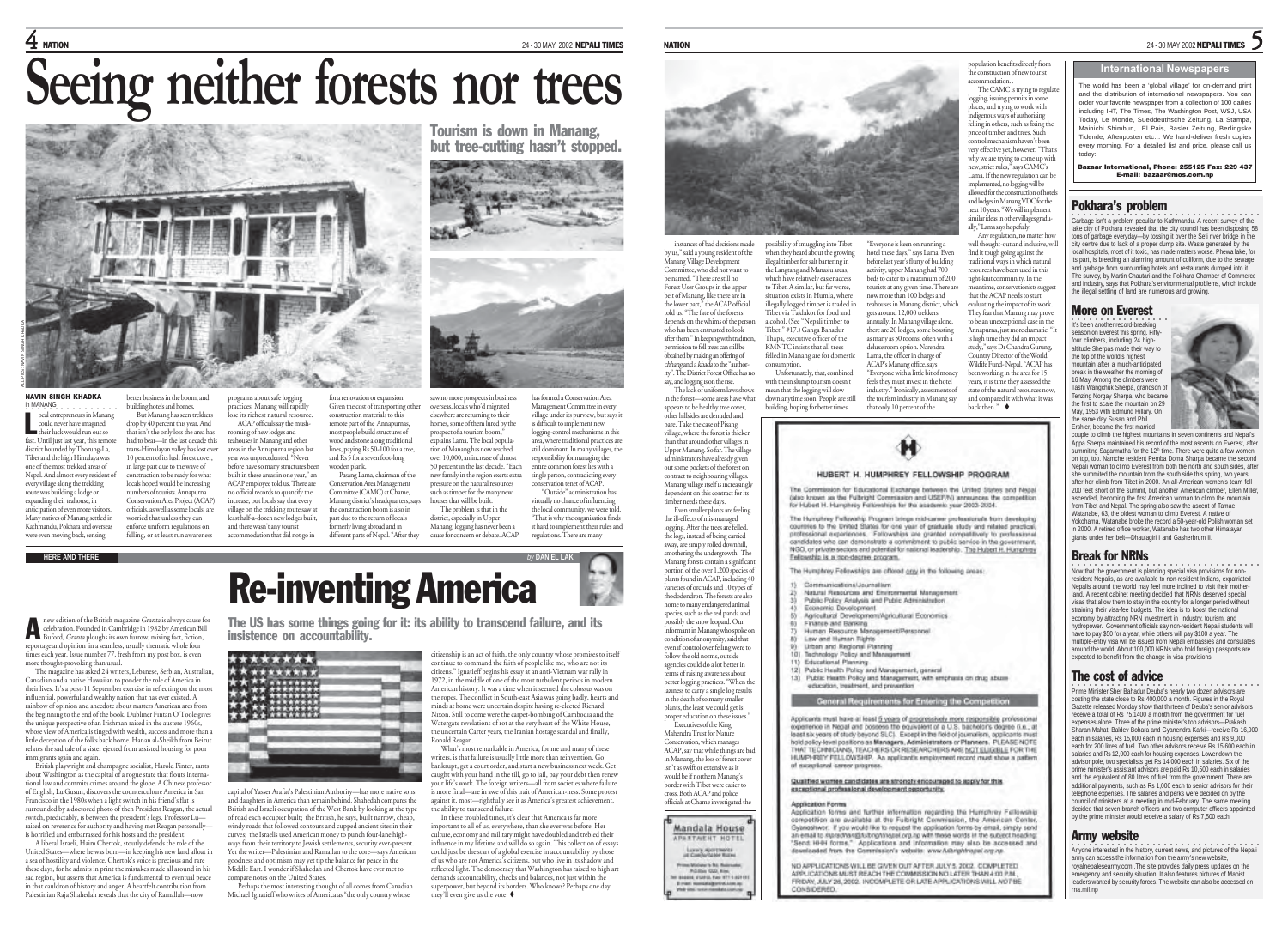# **SOMEWHERE IN REPALL**

Foreign aid is an investment in a secure future, not philanthropy.

warn us of how Nepal was turning into another Afghanistan, Bosnia or Cambodia, we find ourselves learning the ABCs of life in the post-modern world. Britain is scheduled to host an international meeting next month on ways of helping Nepal meet its security and developme requirements. It's unclear where we stand in the classification of strained-fragile-failingfailed states. But the fact that an international meeting is being convened suggests B

.<br>ore our politicians could properly

we are on dangerous ground. How a people internationally acclaimed for their fierce fighting skills could have avoided violence at home for so long always baffled many. It's still hard, though, to accept that the commanders of the global war on terrorism see us as a potential haven for hate mongers from both hemispheres. With Nepal's modern political history smouldering in the wreckage of misplaced hopes and broken promises, distance probably allows a more dispassionate probe.

Although we emerged as a unified entity a full 120 years after the 1648 Treaty of

Westphalia gave birth to the modern state,<br>our openess was predicated on a covenant our oneness was predicated on a covenant similar to that of the Europeans. In return for freedom from fear, from want, from internal and external conflict, and greater liberty in our personal lives, Nepalis agreed to follow the decrees of the state. Our part of the deal also required us to pledge our time, energy, resources, and even lives to the service of the nation. Over the centuries, we saw many states fail because they couldn't prevent external aggression and subjugation. We dodged that historical trend only to face the malaise within.

For a country that owed its political awakening to two world wars and a civil disobedience campaign that demolished the South Asian edifice of the British Empire, Nepal's ambivalence on the road to modernisation was perhaps natural. From malaria eradication to market liberalisation, our Cold War trajectory was a little slipshod but nonetheless stirring. Multiparty politics took a backseat, but, then, we weren't the exception in the grand assembly of nations that refused to officially take sides in the superpower rivalry. Instead, we drew up a new compact under which the

state offered us assurances of often petrifying predictability in exchange for enforced predictionly in exeminge for emote<br>nce. Amid a perpetual struggle to establish its legitimacy, the partyless state set targets that sounded too good to be true. In the claustrophobic fed on itself.

A. J. WILD INSTITUTE OF ADVANCED STUDIES Maharajguni (Behind Kanti Hospital), Kathmandu

**Football** and more

Football Talk . Football Fans

Star Struck + Star Poste

conditions of those decades, discontent A population that felt doubly duped<br>easily succumbed to the euphoria that cumbed to the euphoria that comes with getting too much of something too soon. Freed from the state's subjugation in 1990, we believed the fusion of liberalism and capitalism would make conflict they came up with another covenant. The creating a new constitution and holding new elections, but they endured. Twelve

**INTENSIVE** 6 months GCE 'O' Level

for S.L.C. students

S005 soul.

leadership, for its part, has started apologising for its lack of vision. In a culture that has always exalted authority, this is no mean achievement.

Since 11 September, 2001, those who oversaw the emergence of a new world disorder have had ample time to compare notes. In George W Bush's war on terrorism, countries like Nepal find themselves caught in Al Gore's axis of evil: poverty and ignorance: disease and environm

disorder; corruption and political oppression. Foreign aid has regained respectability on the international agenda. But since it is an investment in a secure future, the rules of philanthropy don't apply. Countries that promote open markets, respect human and political rights, and aggressively combat corruption can qualify for more international help.

Nepal could easily have been on the mind of Robert Cooper, the foreign policy guru of British Prime Minister Tony Blair, when he made his case for a "new imperialism". While poverty doesn't cause terrorism, it can lead to hopelessness and despair in states where governments fail to fulfil the basic needs of the people. These nations become havens for terror. When the terrain is treacherous, every cave and crevasse is a potential refuge for radicalism. If they become too dangerous for established states to tolerate, Cooper argues, it is possible to imagine a defensive imperialism that aims to bring order and organisation but which rests today on the voluntary principle. A new era has

**ECONOMY** 24 - 30 MAY 2002 **NEPALI TIMES** 

# **BIZ NEWS EXECUTE ARTHA BEEDING SENSE by** ARTHA BEEDING SENSE

# Television tales

.<br>Two newly-licensed broadcasters are gearing up to get on the airwaves. The Image Channel says it plans<br>to be on your television screens by Dasain (15 October), starting with two-three hours of broadcasting a day and slowly growing to seven hours daily. Kantipur Television is looking at a premiering date towards the

end of the year. Kantipur says it is looking at a lead time of 8-10 months before beginning its broadcasts. Image Channel Metro TV, which has been broadcasting on airtime leased from Nepal Television for the last four years, says it will have Rs 100 million as authorised capital (including investments already made). KTV has an authorised capital of Rs 500 million and several co-financiers, including successful Nepali entrepreneurs in Russia and the former Soviet republics. KTV, which is owned by Kantipur, the largest FM broadcaster and newspaper group, says it will go national over three years.

# Rupee dives further

.<br>The Nepali Rupee took another beating at the end of last week, as the Indian Rupee slid down the exchange board. The dollar now costs Nepalis Rs 0.25 more. The dollar traded for Rs 78.35 all through last week, but was Rs 78.60 on Friday, when the Indian Rupee-US dollar exchange rate slipped to \$1:Irs 49.08, an all-time low.

# Copper blues

•<br>Vegetable ghiu producers say they are already producing just half of what they were last year. But producers of copper goods say they have it even worse. The copper industry says more than half of its establishments have shut down, leaving about 2,000 people without jobs. There used to be 46 copperrelated undertakings before Nepal and India agreed to fix export quotas while renewing the trade treaty earlier this year. Under the new regulations, only 7,500 metric tons of copper goods can be exported to India duty free.

# Avros retire

**INTERVIEW**

•<br>Necon Air says it has decided to permanently retire all its fuel-guzzling Avro (BAE48) aircraft, which used to be the mainstay of its fleet. the airline will now rely entirely on ATR 42s and Beechcraft 1900s. Necon flies two ATRs (right) and one Beech. The company says it will add another to its fleet next month. The last of four

Avros was ferried by Necon crew to Johannesburg this month.

**Nepali Times:** *Your bank has begun to aggressively market different consumer finance products, including home loans. Does that mean you're*

Anil Shah is Chief Operating Officer and head of the consumer banking operations of Standard Chartered Bank. Nepali Times spoke to him about the bank's recent efforts to sell consumer loans, and its long-term outlook on

**Anil Shah:** We are starting a new chapter in our approach to banking by enhancing service delivery to customers, and that explains the new products and services. We have launched "Xtra Banking" at our Kantipath branch. It will now be open 365 days a year, and banking hours there have

*running out of other investment options?*

oing business in Nepal.

○○○○○○○○○○○○○○○○○○○○○○○○○○○○○○○○○○○○○○○○○○○○○○○○○○ Construction is big business in the country these days. Consumer housing is the fastest growing segment of the—industry estimates say about Rs 2 billion has been invested in consumer housing in the past two years. If market trends are anything to go by, more money is destined to flow that way, and there might soon be more than the current eight major players in the market. The home schemes now in the market are largely apartment complexes, although some builders also offer stand-alone homes. Banks and finance companies have joined the business, giving it added impetus. Apartment and home prices range from Rs 700,000 on the low end, to a high of Rs 5.2 million.



"Strengthening" income tax laws won't help. Nothing will,

Taxman cometh. Not

you get a standardised form re-

ings unit the measure.<br>not the first day of the Nepali financial year, but of the Gregorian calendar. Then again, perhaps we shouldn't expect any semblance of normalcy from a law that not only sembles an epic in Sanskritised Nepali, but is still awaiting the arrival of an Act detailing its rules and regulations. There are controversie we raging, and plenty of posttem seminars and workshops. One of the arguments being repeatedly and encefully made in some quarters is that the law was no choice of Nepalis,

last choice.

working with tax officials, aided by tax <sup>p</sup>imps in the garb of consultants, yields better results. The Beed will not even get into how many large investment opportunities have been lost because few outsiders want to deal with this sticky matter.

As for the new law, it is an attempt to do something, anything. And it shows. It hits individual taxpayers the hardest, as there is now absolutely no incentive to save. This country desperately needs more savings, and the general expectation was that we'd get better incentives to was unit we stige sense income to funds. But the new law seems to function on just the opposite principle. With insurance prem incentive, not just goodwill. revising the laws. The number of taxpayers will not increase, and nor will collection, until we can properly implement at least one of our

*Readers can post their views at*

7

κэ ۸Ķ.

ay with illegal actions all the time'. The other argument, that one needn't pay taxes, as the money is simply used to fund jumbo cabinets unted advisors and unaccounted for expenditures, has also become hing of a set piece. The nays are right. The government's so-called voluntary declaration scheme, VDIS, did little more than allow defaulters to bleach their black money. Through all conceivable media channels the enment warned people of dire consequences and even drew up lists of defaulters. But the threats and fingerwagging died down with such great despatch, one can understand the frustration of those who did declare their wealth. Our lawmakers need to realise, to guide their own behaviour and that of others, that law-abiding, transparent actions are driven by

There is no point constantly

numerous Acts. The tax administra-

*arthabeed@yahoo.com*

imposed on us by consultants funded by bi-lateral agencies. Given a choice, many say, perhaps Nepal would do without such a law. Income tax has been one r behind the complete stagnation of Nepali business, another sign of how and other savings schemes now taxable, the fate of life insurance panies and allied agencies is also up in the air. This Beed is being inundated tion is in tatters, same as this benighted country's political admini tration. A lot remains to be done, and everyone knows it cannot be done. So here's something truly radical: scrap income tax in Nepal. At least busin

ne wants to do anything professionally in this country. The very idea of transparency in this arena is ludicrous because taxpayers aren't given any incentives, and find that with bitter questions along the lines of 'why bother about Income Tax, people can stop wasting its time trying to play that silly old game, and get on with the business of business.

**"We are here to stay."**

been extended up to 7PM on weekdays and from 9:30 AM to 12:30 PM on weekends and holidays. We've also added four more ATM machines, which brings us up to nine. On the asset side, we have launched the home loans, to complement auto loans and credit cards. All this has been done to further enhance the customer's experience of banking with us. *Other banks also offer these loans, why should they come especially to*

That is correct, other banks offer the same products, but there are some features of ours that benefit the customers more. For instance, our credit card is a true credit card—at the end of the month you have a choice of paying just 5 percent of the total amount outstanding in your account, or the entire outstanding amount or any amount within that range. This gives customers flexibility in payments. Our auto loans have an interest of 11 percent, which along with the five-year loan tenure and up to 80 percent financing we provide, also provides the customer maximum flexibility. Our home loans stand far above similar products in the market-you get 10 percent interest, repayment within 15 years, loan amounts ranging from Rs 300,000 to Rs 7.5 million and financing of up to 70 percent. It isn't enough for us to just be part of the market, it is essential for us to be leaders in every product and service that we provide. Our dedication to customer service was recently recognised by the Federation of Nepalese Chambers of Commerce and Industry (FNCCI), which awarded us a Commendation for Customer Satisfaction and Relationship. *What is behind your recent push in consumer banking, rather than*

Globally, the Standard Chartered Bank views consumer banking as a major contributor to overall revenues. In keeping with, and taking into consideration, our local market, we are stressing consumer banking here too. If you look at the banking industry today, you will quickly realise that in the corporate arena there are many banks and limited customers. Add to this the fact that the number of corporates is increasing at only a marginal rate, and you realise that the potential for growth is limited. Even though the consumer banking side is far less developed, it still offers many opportunities, all of which we are looking at. With our international experience and range of products and services in consumer banking, we have the unique advantage of knowing how to pick those that would be most suitable to meet our customers needs. With this focus on consumer banking the individual consumer will get access to an array of financial products, which until

*Standard Chartered?*

*traditional corporate banking?*

recently were not available in our mark

# —Anil Shah, Standard Chartered Bank

*One of the first joint venture banks to set up shop in Nepal has already*

*divested. Does that weigh on your mind?*<br>The SCB essentially focuses on emerging-markets—we have operations in<br>50 countries in Africa, Middle East, South and East Asia. We understand the intricacies of emerging markets and have tested policies and procedures that take the conditions in these markets into account. Nepal is an emerging market and therefore poses both the challenges and opportunities that are inherent in such markets. Our commitment to Nepal can be

determined by the fact that we have 13 points of representation in the country already and the fact that we are upgrading our entire hardware, network and software platforms. We're investing over Rs 330 million in this project, which is surely an indication about the bank's view about doing business here. Yes we have economic problems and most definitely all institutions will have to tighten their belts and keep a very close eye on cost lines to get through these trying times. But for us emerging markets are our home and we are here to stay.

## *How would you explain the contribution a bank like the SCB can make to the Nepali economy?*

This is a question that we get asked often. We look at our contribution from the point of view of our stakeholders—shareholders, customers, regulators and staff. In the case of shareholders, if an investor had purchased 100 shares during the initial issue in 1987, it would have cost him Rs 6,000. Today he would have 675 shares worth Rs 1,012,500 (at a share price of Rs 1,500), in addition to which he'd also have received dividends of Rs 2,42,650. I think that type of return on investment is exceptional any-

where. From the point of view of the customer, we look at the fact that we have helped bring international standard banking products and procedures to Nepal. In international trade we have provided our customers the opportunity to give their customers, in turn, the confidence of dealing with a recognised global bank. We have provided about 40,000 depositors with a greater level of service, security and satisfaction. Besides we also pay taxes to the exchequer and for the last seven years have consistently been amongst the highest taxpayers in the country, a fact that was recognised by the government recently. In addition to this we have always taken pride in the recognition that we receive from the Nepal Rastra Bank for the high international standards that we bring to the market in terms of compliance, customer service and operational and credit risk management. In employment terms, our bank is a preferred employer, because we have a performance-oriented culture. Simply put, if you perform you will be rewarded.

Building POWERFUL foundation for "A" Level month, rules that the government has no right to restrict news and A three-member team of Supreme Court judges came to the decision while looking into a lawsuit filed by lawyer Madhav Kumar Basnet challenging the legality of the Call: 418238, 421347 January 2001 directive from the Ministry

of Information and Communication. The government notice claimed that FM radio stations were "undermining democracy" through their broadcasts, and directed them to seek news only from "official" sources and retransmit only materials from the state-run broadcaster. The directive also maintained that the government would have the final say over whether or not certain material could go on air.

to the press are also applicable to other forms of media, radio in particular, although the government continues to interpret them as being and antibogicable only to the print media. The same decision also questions an established government practice of appointing an official as director of the board of any private radio station, saying this was a form of censorship as the government appointee could single-handedly overturn or alter any decision.

television and other forms of media," says ecstatic media activist Raghu Mainali. "It will influence how we deal with journalistic freedoms, irrespective of the medium," adds Mainali, coordinator Community Radio Support Centre at the Nepal Forum of Environmental Journalists (NEFEJ).

100), of which about 20 broadcast currently. Among them six are non-profit



# Freedom of speech/ press, that is. Even on radio. ○○○○ ○○○○○○○○○○○○○○○○○○○○○○○○○○○○○○

t's official and legal. The provisions of the Nepali constitution do, in It's official and legal. The provisions of the Nepali constitution do, in<br>fact, allow private radio stations to disseminate news from independent<br>sources. In January 2001, the Ministry of Information and Communication issued a notice to all private radio stations saying that it was illegal for them to broadcast independent news and current affairs. The notice claimed that the stations had been circumventing this clause of the FM license by reading a selection of daily papers without checking the facts. The full text of a July 2001 Supreme Court decision, released last

information flow on independent radio stations, and media activists say this could change the way the private television stations that have been issued licenses this month will handle news when they come on air.

stations, including Radio Sagarmatha and Metro FM in Kathmandu.  $\blacklozenge$ 

 $\mathbf{u}_k$ 

The decision says that the constitutional guarantees

"It is an historic decision that could influence the operation of

To date, the government has licensed 25 FM stations (including FM

same set of complaints. The political F<sub>0LLOW</sub> UP

produced a new compact, complete with a new set of apprehensions.

Housing boom

rrational and, by logical extension irrelevant. The new leadership, trained in the rigorous circumstances of exile, incarceration and subterraneous existence, recognised the political perils of playing down public expectations so soon. Instead,

price of tomorrow's prosperity was today's patience. It was difficult for a people seeking a better life to focus exclusively on

years later, the people are stuck with the

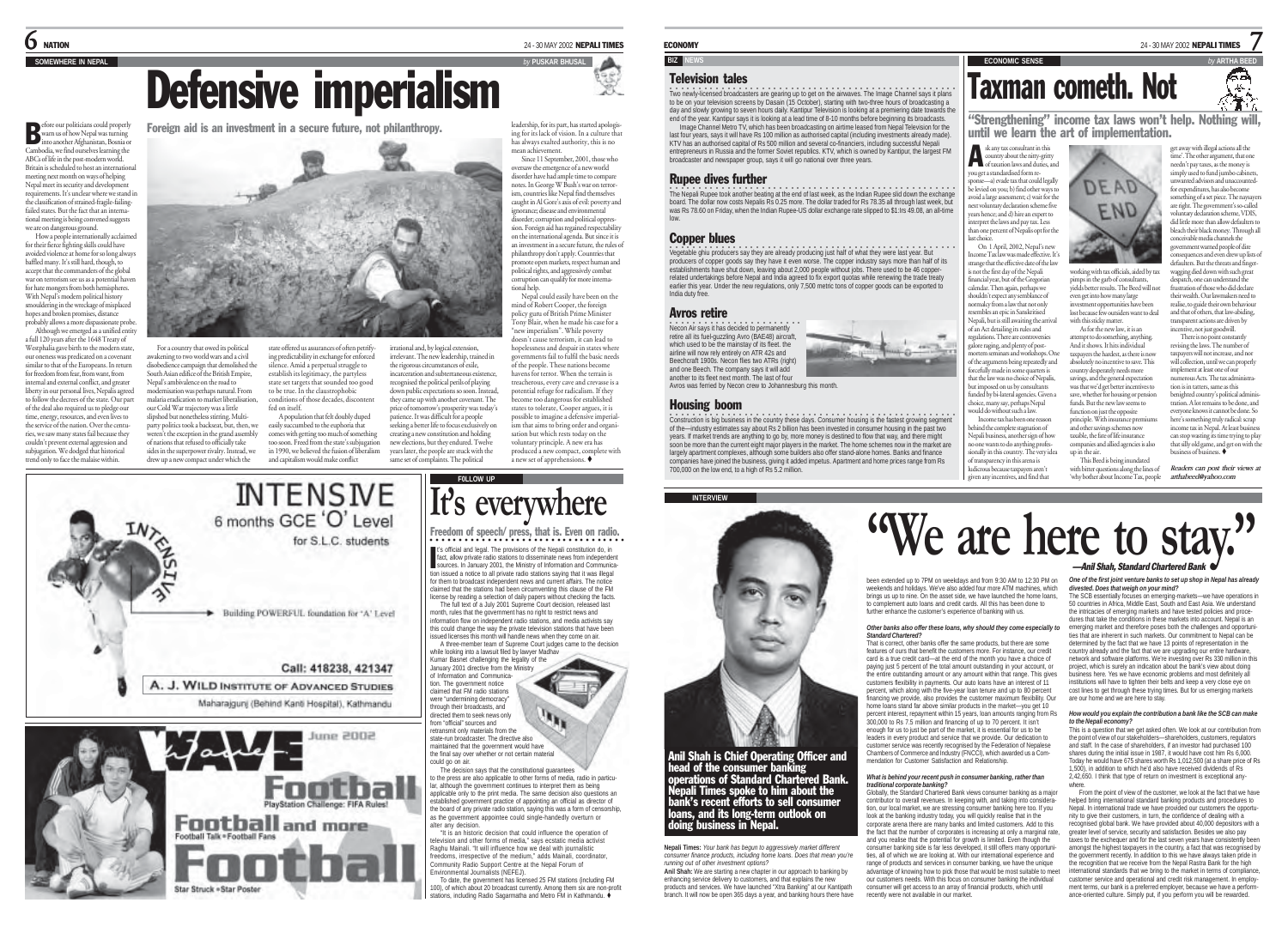**KOREA JAPAN** 

1.87 m, 75 kg

ing qualifying campaign.

# 8 SPORT 24 - 30 MAY 2002 24 - 30 MAY 2002 **The Stars of the Werld Cup Fabio Cannavaro**

With one week to go before the greatest show on earth, Nepali Times brings you pin-ups and profiles of some of the biggest stars who will feature in Korea Japan 2002.

# Zinédine Zidane **• France • Midfielder • Real Madrid** (Spain)

1.85 m, 78 kg

After his heroics in France '98, Zizou has reached the best form of his career. With his exceptionally brilliant goal against Bayer Leverkusen in last week's Champions League Final Zidane showed just why he's considered one of one the true legends of the modern game. Zidane's intelligence and his masterful dribbling and passing ability enable him to effortlessly create massive gaps in enemy territory. But what really sets Zidane apart from most players is his ability to rise to the occasion and create and score the momentous goals when they count.



**altaly aDefender aAC** Parma (Italy) 1.76 m, 75 kg

> Italy's notoriously stingy defence today contains a new breed of contemporary world class defenders—athletic, fast and efficient unlike the classical tall, rocklike physical defenders of the past. Along with Paolo **Maldini and Alessandro** Nesta, Fabio **Cannavaro** completes

Italy's formida ble defensive *catennaccio,* or "chain-link" defensive trio. Cannavaro has incredible agility and pace but his strength lies in his ability to consistently manmark an opposing striker completely out of a game. Despite his size, Cannavaro relies on his physical strength and mobility and should be a threat to any attack the world has to offer this June in Japan and Korea.



24-30 MAY 2002 **TIMIES** 

# **England •Forward •Liverpool (England)** 1.73 m, 70 kg

Eighteen year-old Michael Owen burst onto the international football scene in France '98 with his wonder-goal against Argentina. Now twenty-two, he has established himself as among the top strikers in the world. Owen's brilliant close control and acceleration is perhaps only second to Ronaldo when he is at his best. At only 1.75 m Owen is not considered dangerous in the air—but the timing of his runs, his pace and his sheer confidence make him a terror to defenders.



Dealers: New Road, Kathmasda - Shakus Trading Cente, Tel 20300) - Sheetha Radio Concert Tel: 30300 - Star Electronics, Tel: 202135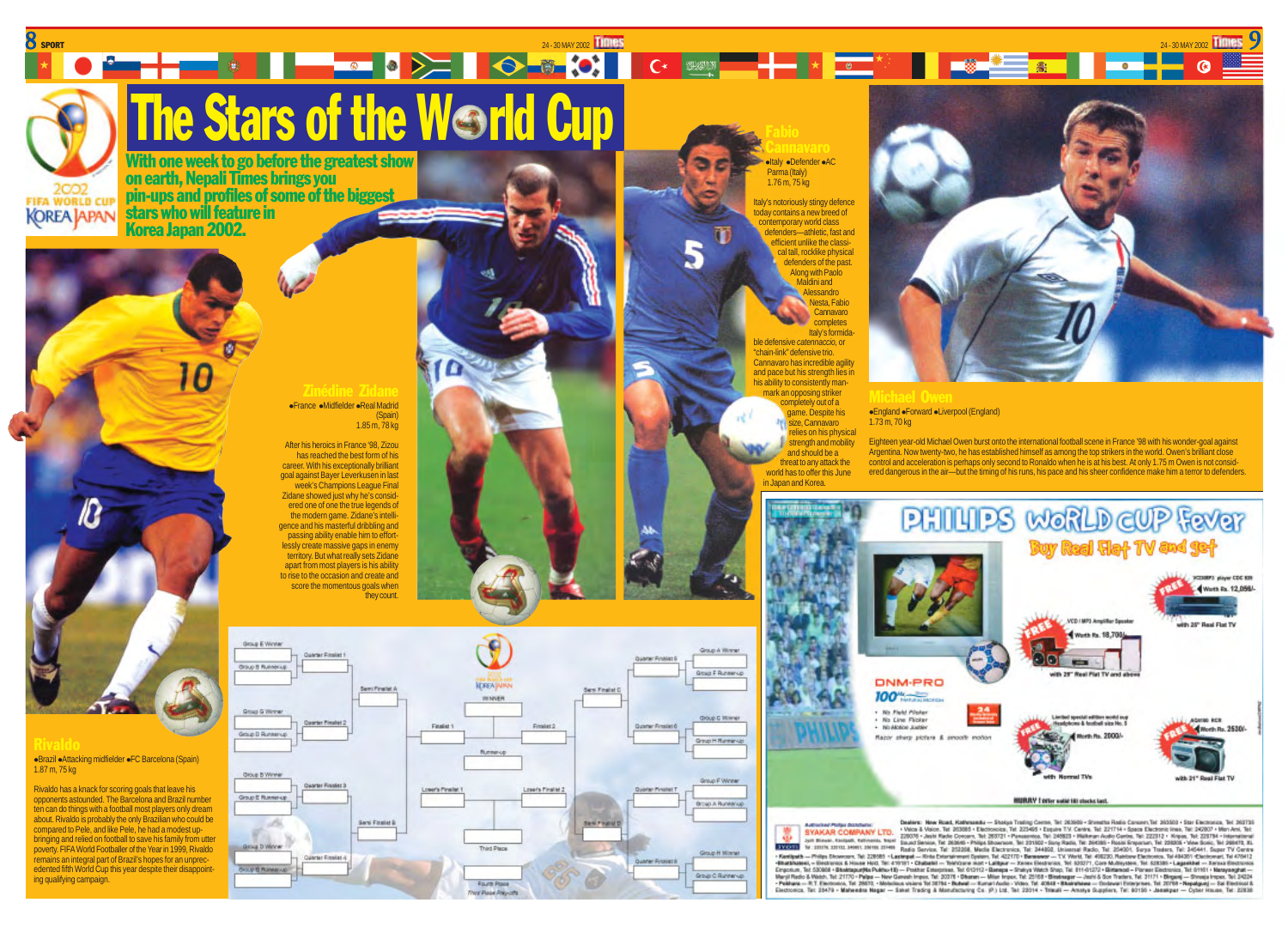

hepatitis and other diseases.

associated with drugs. Global markets in cannabis, opium and coca products are basically similar to other global commodities markets, yet global drug control policies operate on the assumption that the drug markets have more in common with smallpox and

he world's drug problems are<br>far more severe today than the<br>were a century aro. Drug use far more severe today than they were a century ago. Drug use<br>hasn't increased enormously-huse on the global trade in illicit drugs that is enforced by governments and

hasn't increased enormously—huge quantities of alcohol, opium and other drugs were consumed back then. The problem lies in today's drug control **policies, which probably cause more** harm than drug abuse itself. Like alcohol Prohibition in the US collected by those willing to violate the laws. No other set of laws produces so much revenue for criminals, terrorists and corrupt officials, generates so much violence, or contributes so much to the spread of HIV/AIDS,

during the 1920s and early 1930s, global drug prohibition has failed to reduce drug abuse even as it generate extraordinary levels of crime, violence, corruption and disease. In 1998, the UN estimated the total value of the illicit drug trade at \$400 billion— The war on drugs persists because of two myths—first, that human beings are better off "drug-free" and that all societies should strive to be so. In reality, few—if any—drug-free societies ever existed. The second myth presumes prohibition reduces the harm

percent of global trade. Critics say the figure is half that, but it is still remarkable. Colombia today is far worse than Chicago under Al Capone as are other Latin American, Caribbean and Asian countries. Drug pean and commenced and a<br>prohibition effectively imposes a tax

opium in Asia. Prohibitions imposed by the US and other governments destroyed traditions which reduced the harm caused by these drugs by "domesticating" them. At the same time, they encouraged transitions to refined drugs like heroin and cocaine. US law enforcement and intelligence co law enforcement and intelligence

**COMMENTARY BY** ETHAN A NADELMANN

to other governments knowing it will be used to arrest and sometimes torture those it identifies. All these consequences of the dr

war could be seen as human rights abuses. But the fundamental rights abuses. Dut the rundamental ri<br>issue here is about the right of vereignty over one's mind and body—which also incorporates the right not to be forced to take drugs against one's will. Heroin users are denied the most effective medication available to remedy their addiction, methadone. People unable or unwilling to stop injecting drugs are denied access to sterile syringes. Millions who smoke mariju consume other psychoactive drugs are hance outer psychoacene energin<br>med far more by state action than

other infectious diseases for which there is no demand. Governments can act unilaterally and multilaterally to e commodity markets, but prohibition is not the ultimate form of regulation, it represents the abdication by drug use. We need a systematic review of the mational anti-drug conventions that sustain today's failed policies. Some emphasise the anti-scientific and illegitimate basis for including

of regulation. What isn't suppressed is unregulated—except by criminal anisations. Around the world, drug law violations account for the largest share of the mughly 8 million in mate of local jails and prisons—almost 10 nabis and coca in the con Others point to the contradictions ween these conventions and thos human rights, or note that they exacerbate the problems they seek to ameliorate. A new global drug control regime must acknowledge that the true challenge is learning to live with drugs so they cause the least harm. People should not be punished for what the harms they do others.

or extorted by government agents enforcing drug laws. In Bolivia and Peru, coca was part of society, as was *of the Drug Policy Alliance author of* **Cops Across Borders: The Internationalization of US Criminal Law Enforcement***.)*

percent. In 1980, 50,000 people were incarcerated in the US for drug law violations. Today, the total approaches half-a-million, with a few hundred thousand more locked up on other prohibition-related offences. In the developing world, poor peasants producing opium, coca and cannabis are arrested, and often beaten

put into their bodies, only for the *(Ethan A Nadelmann is founder*

**OPINION** *by* **PER AHLMARK** •<br>BELGRADE - Three years after NATO air strikes against Yugoslavia people in the area are still breathing in particles of toxic depleted uranium (DU), according to the United Nations Environment Programme (UNEP). The latest UNEP report said persisting contaminations were



Don't drink the water or breathe the air

around the areas that were hit. "The contamination remains widespread, although with low level risks for the population," said Pekka Haavist, head of the DU assessment team. "Constant monitoring of water quality is needed, and the site decontamination and construction work could potentially stir up DU dust from the ground surface in the future," he added.

•<br>PARIS – A new report from the Organisation for Economic Co-operation

and Development (OECD), which represents the 29 most industrialised countries, reveals a \$2.3 billion drop in aid from member countries last year from the year 2000. The report released in Paris last Thursday by the Development Assistance Committee (DAC) of the OECD shows that bilateral aid by OECD members fell from \$53.7 billion in 2000 to \$51.4 billion last year. Only five countries meet the UN target of giving 0.7 per cent of their gross national income (GNI) to development assist Denmark, Norway, the Netherlands, Luxembourg and Sweden. The US gives only 0.11 per cent of its GNI for ODA, Japan 0.23 per cent, Germany 0.27 per cent and France 0.34 per cent. In a parallel development at the OECD ministerial summit in Paris last week, member countries failed to reach a consensus on rules to cover state export agencies, which provide heavy subsidies to OECD exporters. In most industrialised countries these export credit agencies (ECAs) even subsidise arms sales. Analysts say the parallel revelations are a double blow to developing countries. "On the one hand, OECD countries such as the US, Germany or France continue to subsidise exports with taxpayers' money and through the ECAs, often in detriment to the competitiveness of the world's poorest countries," says Aaron Goldzimmer, representative of the US non-profit Environmental Defence. "On the other, ODA, which is one way to support the countries of the South to find a sustainable path to development and progress, is being reduced." *(IPS)* Meanwhile in eastern Europe •<br>BUCHAREST - Former Communist countries can expect more funds but also more caution in years ahead from the European Bank for Reconstruction and Development (EBRD). Delegates at a two-day meeting of the EBRD that ended here Monday expressed tempered optimism over the region's economic prospects, and concern over the social costs of restructuring. The EBRD was created in 1991 to help Eastern and Central European countries build Western-style economies, and has given billions of dollars in loans to the region's 27 countries. The EBRD predicts a sharp increase in foreign direct investment (FDI) this year, up to more than \$33 billion from \$25.5 billion last year. The bulk will go to countries such as Hungary, Poland, the Czech Republic and Slovenia, which are preparing for EU entry. Countries like Russia, Romania, Bulgaria and Georgia are still rated below investment grade. They are struggling to tap international capital markets and repay debts, but can expect a little more support from the EBRD. Helped by growth in Russia, the region as a whole posted a GDP increase of 4.3 per cent, one of the world's largest. But that growth rate is expected to slow down this year. The bank warned that FDI in Central and Eastern Europe is still low compared with that in some developing countries. "One of the constraints on FDI is the relatively unfavourable investment climate in particularly south-eastern Europe and in the Commonwealth of Independent States, which worsens the balance between the risk and return to investment," says the bank. Corruption is often cited as a major factor discouraging foreign investment here. *(IPS)*

Less of everything

DU is a waste product of the process used to enrich natural uranium ore for nuclear reactors or weapons and is used in the tips of bullets or warheads to pierce armour plating. On impact, DU breaks into tiny particles which can be easily ingested or inhaled. Some 31,000 warheads with DU landed in Yugoslavia during the 1999 NATO campaign. *(IPS)*

# Anti-terror, anti-immigrant

•<br>CANBERRA - Invoking the spectre of 11 September, the Australian government has announced a massive increase in spending over the next five years to renel asylum seekers from Australia's shores and implement a range of new "anti-terrorism" measures. Announcing the mplement a lange of now and amoliam measures. Fundanting<br>budget last Tuesday, Australian Treasurer Peter Costello emphas security: "The government believed its priority should be a safer Australia, secure borders, stronger defence and a strong economy."

legislation, which allows political and community organisations to be banned by a government minister, to be pushed through the senate later this week, and to intensify efforts to repel asylum seekers. The legislation is facing increasing resistance from government members, community groups and media commentators. "

Over the next five years Australia will spend \$1.5 billion, just slightly

**Coing nuclear** 

they shocked the world by detonating 11 nuclear devices, India and Pakista escalate, argues Lt Gen VR Raghavan, a strategic expert, because there is no stable nuclear-deterrent equation between India and Pakistan, no transparency about their nuclear doctrines: under what circumstance they might use such weapons to deter 'unacceptable" damage, or what is "unacceptable". India says only that it won't be the first to use nuclear expected to conduct a test-flight within

> confrontation between the two countries: routine army exercises, territorial incursions (or fear of these), extra-regional events, or internal developments. Such a confrontation could uncontrollably escalate to the nuclear level. The CIA's Global

# **All the president's spin**

MUDASSAR RIZVI in ISLAMABAD

across the border.

I

n October 1999, when General Pervez Musharraf toppled Prime Minister Nawaz Sharif's government, he promised Pakistanis that he would do everything the democratically elected set-up couldn't. He vowed to make Pakistan a moderate and forward-looking country by addressing poverty alleviation, economic stability, de-politicisation of state institutions, accountability and good governance. But two-and-half-years later—and as he begins another for the 30 April referendum—most of his promises remain unfulfilled, analysts say. Indeed, some voters said life has become worse, not

better under the military regime, and this is why they did not vote in the referendum, despite an unprecedented official "Vote Musharraf" campaign and official results showing that 98 percent of voters agreed with extending his stay in office. Musharraf claims victory on the economic front in three areas: the budget deficit is down to 5.3 percent of GDP, foreign exchange reser grown to \$5.3 billion, a record in the country's history, and foreign loans have been rescheduled to ease the debt burden. But many of these achievements were not due to reforms under

the Musharraf government, but because of the events of 11 September, the dividends from a changed political environment that saw Pakistan's sup becoming crucial to the US military campaign in Afghanistan.

The World Bank says it is premature for Islamabad to declare victory on the economic front, as the post-September economic gains have not benefited the people. The IMF"s Global Economic Outlook said growth in Pakistan actually ened in 2001. "If September 11 hadn't taken place, Pakistan's e weasened in 2001. In september 11 nadit t taken piace, rakistan seconomy<br>would have nose-dived," commented a Fund official in Islamabad, reques ing anonymity. In a report last month, the Asian Development Bank (AsDB) said Pakistan's economy faces serious problems such as declining investment in 2000-01, inadequacies in the tax collection system and protracted low spending on improving people's lives, a high poverty rate and low level of human development. A Bank spokesman here said Pakistan reduced its budgetary deficit to 5.3

# Know thy neighbour

•<br>BEIJING - Buildings festooned with barbed wire, roads sealed off with tape, sombre-looking armed police guards every couple of metres, hordes of policemen checking people's identities—this is the look of Beijing today. As China and Japan continue to be locked in a bitter row over the fate of five North Korean asylum seekers, arrested by the Chinese police inside a Japanese consulate in north-east China last week, few Beijing residents know why the city's downtown has been transformed into a military zone. Passers-by offered reasons ranging from the war in Afghanistan to fear of attacks by Uighur terrorists from the Muslim minority in China's northwestern province of Xinjiang.

While state-run Chinese media did mention the Shenyang incident, which drew Beijing and Tokyo into an angry dispute, nothing has been said about the growing problem with North Korean refugees that China is facing. The media has also said little about the reasons that are causing tens of thousands of desperate North Korean people to flee their country and cross the Chinese border. Between 250,000 and 300,000 refugees are believed to be in hiding in the impoverished countryside in northern China, believing even that is better than their existence back home. People of North Korea are plagued by a lack of food, heat and medicine and deprived of most basic freedoms. Little of this however has been highlighted by the Chinese media, leaving Chinese people unaware of the dimensions of the human tragedy unfolding next door. State media regularly trumpets warm relations between Beijing and Pyongyang—two communist allies who fought "American imperialism" in the 1950-53 Korean War. *(IPS)*

# East Timor looks to oil

•<br>UNITED NATIONS - The new nation state of East Timor is among the world's 20 poorest countries in financial and human development<br>terms the LINDP said Tuesday In a study released here. LINDP said terms, the UNDP said Tuesday. In a study released here, UNDP said East Timor's per capita income is about \$478 compared with its more affluent neighbours and soon-to-be regional partners. including Singapore (over \$26,000), Australia (about \$22,000), Malaysia (about \$12,000) and Indonesia (over \$4,500). The fledgling nation's human development index—based on life expectancy, educational attainment and income per person—is on a par with ailing economies such as Angola, Bangladesh and Haiti, according to the study. Addressing a special meeting of the UN Security Council on

East Timor Monday, Singaporean Foreign Minister S Jayakumar, who also is Council president, said sustained international assistance would prove essential during its early years of nationhood. Last week, the international donor community pledged more than \$360 million in development assistance to be spread over a three-year period, adding to the \$81 million already available through a multidonor trust fund, bringing the total to more than \$441 million in international support for East Timor. UNDP said one of the major determinants of East Timor's longer-term economic future will be the way it uses revenues from oil and gas. Australia and East Timor have signed the Timor Sea Arrangement governing oil and gas fields they share in the Timor Gap. The treaty, if implemented, would provide East Timor with more than \$3.6 billion in revenues over a 20-year period.

These revenues are expected to be East Timor's key sources of income after independence. "The challenge is to resist the temptation to spend these revenues on current consumption but to invest in human development and stimulate private enterprise," UNDP said. *(IPS)*

40.0001/<sub>2</sub>ft.BAR.... .... Where the tales are as tall as the mountains Succulent steaks and burgers bountiful, with a vegetarian variety.

The friendliest har hetween **Tibet and Timbuctoo,** Live band on fridays

**RUM DOODLE** HAMEL, KATHMANDU, NEI



front with Cuba's tyrant than worry about atrocities committed by communists in Indochina. Palme seldom condemned oppression in Third World countries. He constantly condemned apartheid in South Africa, but never criticised Mao's China, the most murderous regime to arise after World War II. This double standard was particularly pernicious in the Middle East, where Palme never

censured an Arab country, regardless of its corruption or cruelty. The only nation in the region he repeatedly attacked was its only democracy. Israel. He even equated the Israelis with the Nazis. Fifteen years after his murder, Sweden and the west must grapple with what

Palme left behind, his anti-western agitation and his willingness to see fundamental ideals of freedom as merely relative values. For people seeking or defending democracy and human rights, Palme was an unreliable partner. It is that aspect of his moral "example" that should be recalled. (Project Syndicate)

*(Per Ahlmark is a former deputy prime minister of Sweden and is currently an author and newspaper columnist.)*

Olof Palme's legacy is the belief that even

# **Analysing Palme**

STOCKHOLM - Olof Palme, Sweden's then prime minister, was assassinated 15 years ago on 28 February. His death shocked millions everywhere; the crime was an attack on democracy itself. Palme is now part of history. But history must be freely analysed, not silenced out of deference. So, as

we recall Palme's assassination, we should also remember what he represented.

Palme was a powerful, eloquent critic of the US and the war in Vietnam. He cursed Soviet oppression in Czechoslovakia and General Pinochet's murders in Chile, and so he has often been portrayed as a consistent adversary of tyrannies. This isn't quite true. Palme systematically refrained from criticising many oppressive regimes and embraced some of the cruellest dictators, or at least tried not to offend them. Do not "vilify" the Soviet Union, said Palme, Chairman of Sweden's Social Democratic Party for 17 years and prime minister from 1969-1976 and, again, from 1982-86. Do not engage in "the

business of anti-Sovietism," he declared in 1984, a

typical neutralist stand in Palme's Sweden. No doubt, Palme reflected the spirit of his times. The west's Marxist revival after 1968 deeply impressed journalists and socialists, not least in Sweden. Vietnam changed the outlook of many young people, but Palme carried this spirit long after many others had seen the liberal light. "Neither communism nor capitalism represents a dream of liberty for the peoples of Europe," he said a few years before the peoples of Eastern and Central Europe embraced democracy and capitalism.

Palme also tried hard to divide the west at a critical moment. In the 1980s the Social Democrats in Sweden and Germany developed a close ideological collaboration in foreign affairs. The so-called "Palme Commission" (including the influential Egon Bahr) suggested a policy of "common security" between east and west, and nuclear weapon-free zones. The alliance that led to serious distortions of fundamental western values. Palme and Oskar Lafontaine, then one of Germany's opposition leaders, did not see the Cold War as a conflict between freedom and tyranny. When Palme visited East Germany in 1984 he never criticised repression there, but praised its leader, Erich Honecker, underlining the mutual struggle for peace and development. Palme's main speech mentioned "détente," "trust," and "friendship," but never "freedom".

The same happened in Cuba. Palme shared a podium with Fidel Castro at a mass rally and spoke appreciatively of "socialist revolution," never me **ing his own party's conviction that "revolution" should** take place only after free and honest elections. Palme used Marxist slogans, but said nothing about human rights and political freedom, giving the impression that

Sweden and Cuba embraced similar ideologies. Palme claimed that the two men were united in every respect, even in their happiness that the struggles for freedom of "the Vietnamese and Cambodian peoples have been crowned with victory." This was the summer of 1975, two months after Cambodia's Khmer Rouge embarked on a genocide that killed two million of the country's

Newspapers in almost all democracies, including Sweden, were informing us of the Cambodian horrors. Palme thought it more important to present a united

Critics believe this is a smokescreen to allow draconian "anti-terrorism"

less than its entire annual aid budget, to keep out asylum seekers. The funding includes \$660 million for the "Pacific Solution" under which asylum seekers in Australian waters are forcibly removed to detention centres on Nauru and Papua New Guinea. Costello claims recent government efforts have effectively ended asylum seekers arriving on Australia's shores. But buried deep in the budget is the assumption that the future costs are based on 4,500 people a year coming to Australia the same number before last year's Tampa crisis. *(IPS)*

NEW DELHI - Exactly four years after even a "limited" strike is liable to

once again find themselves on the brink of war and in the grip of inter insecurity. George Tenet, director of the US Central Intelligence Agency recently said that the chances of a subcontinental war "now are the highest since 1971". As more that one million soldiers confront each other nose-to-nose at the India-Pakistan border for the fifth month, New Delhi accuses Islamabad of masterminding and aiding a 14 May suicide bomb attack near Jammu in the Indian part of Kashmir, in which more than 30 people died. Prime Minister Atal Bihari Vajpayee has promised a "counter" or "retaliation". The Indian government has two options: harsh diplomatic measures against Pakistan, or "limited" strikes the coming week.

A strong lobby in India favours military action, including artillery shelling, "limited" air strikes and narrowly-targeted commando operations to destroy communication routes close to the Line of Control that runs through disputed Kashmir. But Any reason can set off a military

### weapons. Pakistan refuses no-first-use. Both states have enough fissile material for 25 (Pakistan) to 100 (India) nuclear bombs/warheads, each of which can kill up to 800,000 civilian at one go in a large city. Both are creating nuclear command structures. Both are developing new missiles. India test-flew a new medium-range missile in January. Pakistan is India—without the knowledge of then Prime Minister Nawaz Sharif. US officials feared India and Pakistan "were heading for a deadly descent into full-scale conflict, with a danger of nuclear cataclysm." Although Riedel is silent on India's counter-preparations, it is almost inconceivable that New Delhi had no contingency plans for using nuclear weapons. Pakistan's

elected prime minister, Nawaz Sharif was told of the plans by US President Bill Clinton in 4 July 1999 in Washington. Sharif recognised the for his life back in Pakistan". He agreed to end the Kargil conflict—to October coup followed.

### "catastrophic" danger, and "said he was against (the preparations), but worried Musharraf's annoyance. The general's provides currently. Nuclearisation has promoted intense national chauvinism and religious fundamentalism in both countries. These in turn, raise tension and make war more likely. The region's potential for nuclear catastrophe has never been greater.  $\blacklozenge$  (IPS)

Threat 2015 report says that of all the world's regions, the risk of nuclear war is the highest in South Asia, and will remain "serious". CIA director Tenet testified: "If India were to conduct large-scale offensive operations into Pakistani Kashmir, Pakistan might retaliate with strikes of its own in the belief that its nuclear deterrent would limit the scope of an Indian nuclear counter-attack." There is distressing new evidence that the subcontinent was on the brink of a nuclear catastrophe during the 1999 Kargil war. According to Bruce Riedel, a senior White House adviser at the time, the Pakistani army then mobilised its nuclear arsenal against

This time the noises from India and Pakistan could be more than just sabre-rattling. ○○○○○○○○○○○○○○○○○○○○○○○○○○○ ○○○○○○○

Apologists for the bomb are being proven wrong—they prophesied that nuclearisation would compel Indian and Pakistani leaders to behave "responsibly". Nuclear weapons, said pro-bomb pundits, would even prevent conventional war. During the Cold War, the United States and Soviet Union did not exchange a single shot although they fought brutal proxy wars. India and Pakistan went into battle a year after the May nuclear tests, with 40,000 troops and over 1,000 casualties. Since then, mutual tensions have increased. Nuclear weapons have also extracted a heavy cost—socially, economically and politically. Over the next few years, India is expected to spend more than twice as much on them as it annually spends on primary education. For the price of one missile, it could run 15,000 rural health centres. Pakistan's economy is already a shambles. As it spends more on the military—it is raising its budget by 11 percent i midstream—its state will withdraw from even the few public services it



o little to offset the impact of unbridled prices. One-third of Pakistan's 135 million people still live on under a dollar a day. Over 45 percent have no access to primary health care. Officially, unemployment is at 7.8 percent, though critics say it is much higher.

The law and order situation remains unchanged, despite the government's claims to the contrary, and sectarian violence remains common. "This will not change unless the government's actions are matched by real will," said Afrasiab Khattak of the Human Rights Commission of Pakistan. The Musharraf govern-ment arrested more than 2,000 workers earlier this year in a countrywide swoop against so-called extremist groups, but the absence of proof led the government to offer general amnesty to those arrested, seeking only a statement that they would not participate in the activities of banned jihadi outfits in future.  $\blacklozenge$  (IPS)

percent from 7 percent of GDP by slashing development spending to the lowest ever level in 2001. Similarly, the hike in foreign exchange reserves was not due to an improvement in exports, which went down to \$7 billion as against the target of \$10 billion for the current fiscal year. Foreign direct investment has also gone down by 14 percent compared to last year. "The reserves increased due to artificial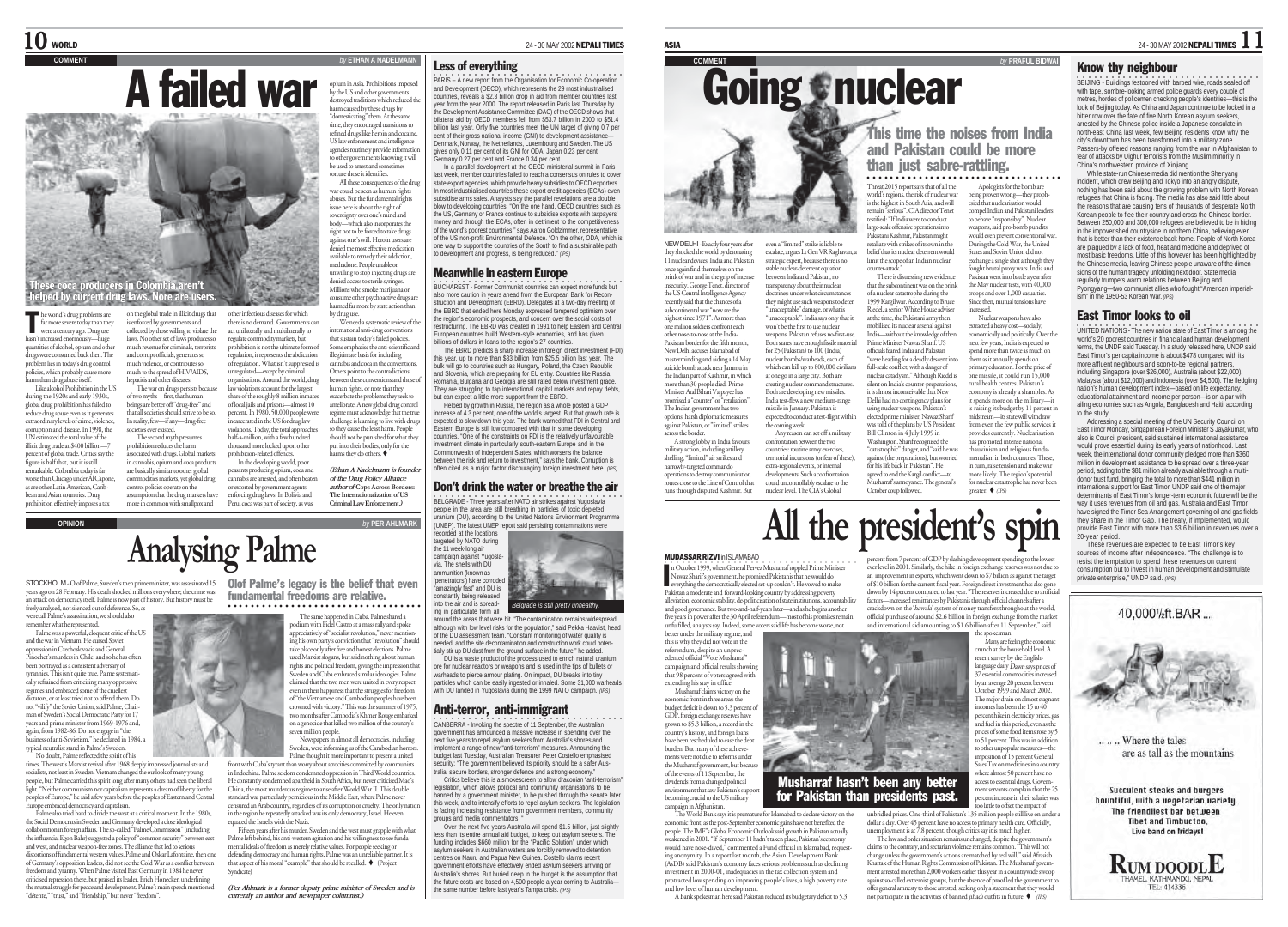Recast RECAST

# "Untouchability is not<br>only a problem of dalits"

Sixty-eight year-old Padamsingh Biswokarma has completed his Madhyama (IA Level) in Sanskrit literature and used to be a teacher in Baglung. His views on the problems faced by dalits is different from those of people in the business of develop-ment. *Himal Khabarpatrika* spoke to him about the issues confronting dalits in Nepal today.

# *HIMAL: How would you define dalits?*

**Biswokarma:** (They are) economically exploited, socially oppressed, deprived of education, politically marginalised, ostracised from the world of religion. They are outside the mainstream of the state. Before the 2020 Muluki Ain (Civil Code 1971) came into force, they were considered untouchables.

## *What are the major problems they face?*

Illiteracy, poverty, social oppression and expulsion from the mainstream of politics and society. We will not have effective programs for dalits from the state until they themselves are in decision-making positions. Until then we will be unable to raise dalits to the level of other groups in society.

## *So how can all this be changed?*

First, educated dalits should get jobs commensurate with their qualifications. They need affirmative action, reservations proportionate to the size of their population. It they cannot have affirmative action, they must be protected in other ways. Dalits are skilled in working with gold, silver, leather and iron. Their skills can be conserved by engaging them in productive activities. The goods they produce can be made tax-free to help with marketing. Mananges (the people of Manang) are good examples of how people can progress, given supportive state policies.

**Which is the larger problem, economic poverty or untouchability?**<br>Dalits, who make up 20 percent of the population of this country, are plagued by both. Because they are poor, it is difficult for them to get a good education and if they do manage, they find it difficult to get jobs. Then there is untouchability. Even today educated dalits cannot openly say 'I am a dalit.' Even today they have to lie about their surnames to be able to get housing in cities.

# *What should be doneóput caste-related problems second and first work towards reservations, or end*

*caste-based discrimination and work for competition on equal basis?* We need to balance the two. There was no untouchability in early times. In the *Gita* Krishna tells Arjun that character is based on virtue, that your deeds should reflect your virtuousness, and that caste is determined by your deeds or karma. That is why we need to revise the scriptures relating to dalits that were added to the scriptures after the Vedas. In short, to emancipate dalits from social and religious oppression, we need to improve Hindu religion and culture. To put an end to their economic problems, dalits need to be given facilities and reservation.

## *Isnít there untouchability within the dalit community?*

We have made it a tradition. The Upadhyayas do that with the Jaisi, the Jaisi with the Thakuri, the Thakuri to the Chettri, the Chettri to Newar, the Newar to the Gurung, the Gurung to the Magar, the Magar to the Kami, the Kami to the Sarki, the Sarki to the Damai, the Damai to the Gaine, the Gaine to the Badi, the Badi to the Pode and the Pode to the Chyame.

This is why it is important to not say that untouchability and equality are issues related only to dalits. Yes, because they are the weakest, they are the most affected. The roots of untouchability are not Vedic religion but feudal tradition and they will remain until that is erased. That is why we need to look at untouchability and caste as a problem of all, not only dalits.

## *Have you had any bad experiences because you are a dalit?*

I had a Jaisi-Bahun acquaintance in my village. When I was told to step down from the threshold of his house, I almost felt as if I had died… Once, on the way from Pokhara to Baglung, I met a pundit on the road. I dis-cussed the scriptures with him. While we were taking leave from each other he asked me which bahun I was, and I said Biswokarma. After that he began to address me as *timi*, not *tapai*. I felt bad but such instances are common.

# **QUOTE OF THE WEEK**

Democracy has become weak because you have party workers sporting chappals even as the ministers are always dressed to the nines.





The offering on the dishes: Emergency Man: Do I want more?! Enough sir, I'm full.

asharmat PClar, Spacetime Daily, 19 May



The only TU institution with the mandate to conduct research work on applied science and technology is defunct because it does not have enough money. TU allocates Rs 9.5 million annually t RECAST, but that is spent on paying the 95 employees. There is no money for research. RECAST employees complain that TU used to provide a minimum of Rs 700,000 ever year for research in science and technology but this year, there isn't even enough mon

to pay the telephone bills. "When we don't have enough money to pa for utilities, how can we be expected to conduct research programs, even if we wanted to pay them out of our own pockets? asks Roshani Shakya, administrative head of RECAST. "Even our simple expenses are being paid for with

help from outside projects." Most of the 28 research posts are empty. A few are staying afloat by working with outside projects in four areas. These include a British

generate alternative fuel (oil) from the Sajeevan plant, research into th feasibility of solar dryers, the properties of Seabuckthorn juice, and a project looking into plantbased cures for cancer being carried out in coordination with the Thailand-based Asian Institute of

Technology. The rector of TU, Professor Dr Premraj Pant thinks there is nothing abnormal about the fact that the research budget has been slashed at a time when TU itself is cash-strapped. "It's perhaps natural that RECAST also suffers when TU is going through a budget slump,

TU is discussing the possibilities of outside help to invest in all four research centres," says Professor D

director of RECAST. "The third instalment of funding that His Majesty's Government was supposed to give TU has been delayed, hence a delay in the allocation of a research budget," says Dr Pant.

Money, leaders ○○○○○○○○○○○○○○○○

> одистом боле aid. Nepal has never fought and the US sent their army pel here (for assess The donors haven't decided who will provide what and how much.

The tendency to consider leaders? You get telephone lines<br>allotted to you in every other .<br>Lin every other Condoleezza Rice, were both

sent during the prime minister's meeting with President George W Bush, an indication of the importance the US is currently <sup>g</sup>iving to security in Nepal. At a time when the Maoists are increasing attacks on physical infrastructure, making it difficult to evaluate how donors' money



its assistance will probably be arms, training, and security equipment. A government source says that Prime Minister Deuba will soon be visiting China, Russia, Japan, and also some European countries for more international support for fighting the Maoists.

> ○○○○○○○○○○○○ ○○○○ Dhruba Hari Adhikary in Look who's talking Deshantar, 19 May

national problems. Different ideas committed steps were not taken economic and political order, a organisers attempted to include different ethnic groups and region All had the same questions: Whose country is this? Doesn't this nation belong to all? Where is equal opportunity? There were harsh, Prime Minister Sher Bahadur Deuba met the Indian Chief of Army Staff General S Padmanabhan at Singha Darbar on Thursday, 16 May. Nepal Television covered the event on its 18:30 news bulletin with visuals of Prime Minister Deuba shaking hands and sitting down for talks with General Padmanabhan. The meeting, and the issues discussed were what we generally anticipate when top-ranking officials from two countries meet. But what really surprised and pained me is the source of the iformation that our national broadcaster had to rely on. It was clear that while the government owned Nepal Television shot the visuals at Singha Darbar (where NTV is also located), its source of ation was the Indian Embassy in Lainchaur. NTV had to rely on the press statement issued by the Indian

Despite Prime Minister Sherwiller Bahadur Deuba's recent visit to the garner support to fight the Maoist terrorists, the kind of support Nepal will receive—in terms of the weapons, as well as development assistance—will only be clear after international donor agencies and well-wishers meet on 19 and 20 June (in London). It isn't yet clear either what pport will be provided by the support was experienced.<br>UK, at whose initiative the

terrorists, so countries like India Possibly, this will be sorted out at London. Prakash Sharan Mahat, advisor to Prime Minister Deuba Foreign Secretary Colin Powell and long statements about the deathn everyday clashes between the Maoists and the security forces? What could have prevented the headquarters of the Royal Nepal Army from acknowledging an important meeting attended by the Chief of Army Staff himself? It seems that none of our government offices documented the meeting. ...If Singha Darbar had provided it with information, NTV might not have had to rely on material produced by a foreign embassy. The government should learn om its mistakes. Otherwise it could just appoint the Indian Embassy to prepare all its publicity materials, and gradually hand over total governance too. Why bother about protecting our sovereignty?

I feel that this incident concerns every Nepali. We must onecrnises expanses in the could have really ned at Singha Darbar that day, what the employees in the press department and all the prime inister's advisers at the  $\overline{\mathrm{PMO}}$ might have been doing. What might have kept the Defence Ministry busy that day? Issuin

**NEPALITERATURE** *by* **MANJUSHREE THAPA** THE MID-COLUMN BLUES



# *Machhe*. A Shirt With ONLY One Sleeve

Bimal Nibha

**S** o a year-and-a-half after starting this<br>column, I received some feedback on it,<br>at last, confirming to me that at least one person does read it: Ajit Baral. "Why

should I read your column," he wrote in a tough-minded email which I here paraphrase, "when I can read the original Nepali work? And you never say anything critical about the work you're translating: what's with all the praise for Nepali literature, all this currying of favour with writers and poets? Don't you have anything hard-hitting to say?" I wrote back timidly at first: well, um, no, I

don't have many hard-hitting comments to make about Nepali literature (all my meanest observations I compressed into one *Himal Khabarpatrika* article a few years ago; I have nothing much to add to that). I wrote: Basically, I read Nepali literature, find some of it good, translate a few of these pieces every other week and call that a column. Then I got defensive: "Naturally, I translat only pieces that I like," I wrote, "so I only have positive things to say about the work I'm introducing. I mean, why translate a bad poem or story just to then be able to criticise it? Life is too short. I have better things to

do." I got quite scrappy at the end. "Do you mind? My I-see-what-you-mean-but-can'treally-be-bothered response prevented other

rejoinders from my column's single, toughminded reader, but secretly, I started wringing my hands about what a terrible column this is. I mean, who cares about Nepali literature to begin with—other than Nepali writers and poets? Do English readers really care what Nepali writers are writing? Let's be honest here. Because it's not like Nepalis need to be reading their literature in English translation. Distraught, I asked my friends what for I was writing this column, and they out-and-out admitted that not only do they not read this column, they've never read anything I've ever written. There are moments in one's life when one realises that one's efforts are mere gnats in a storm: no one has noticed that they are there, and no one would miss them if they were to disappear. I have experienced innumerable such moments in my (short, and that is what makes it so dep ing) involvement in Nepali literature. All around, there is bloodshed, and I'm doing what? Translating Nepali literature into English. You know? Yeah, culture-shulture is

important at wartime too, yada yada: I know, of course, the value of translating literature, and started to fret Who knows what's happening They're suddenly disappearing, hands

One of my friend's went in the dark age of absolute monarchy and in democracy, one of my own

Both friends are missing one arm each You tell us now how we might wear shirts that have sleeves on both sides

**CYCLE** Bimal Nibha

I never got my head around this

adopts a naïve voice to express **builderment, and moral outrage, at** the failed promises of the recent past. Writing with a clear ethical ision, he calls not for a return to the authoritarian forms of government that many Nepalis seem to be wishing for these days, but for greater, and truer democracy. Both the poems below come from his collection *Aagonira Ubhieko*

For my friend I needed to purchase a shirt with only one sleeve At the time of the democratic movement my friend had fallen from a police shot near the statue of King Mahendra One arm had to be amputated Since then he'd required a slightly different kind of shirt a shirt with only one sleeve But I couldn't locate such a shirt in any of the shops When I said so to my friend he smiled and said— A shirt with both sleeves will do for me, Companio Look, look at my hands Oh! How peculiar Both hands were there as before A moment later in an outburst of joy I tried to take his hands in mine But what was this? I was missing one hand Noting my confusion my friend said—Companion don't be surprised This is actually your hand I just took it to make do It seems that it's possible to work with only one hand My friend and I both wore shirts with sleeves on both sides That he was missing one arm made no difference at all for I had both Then came this matter, one day— Making an invocation to the masses the Prime Minister was waving his hands I too waved my hands in salu and in exuberance I tried to raise both arms forcefully But I couldn't do this I was missing one arm I assumed it was with my friend Upon meeting him later I asked—Where's my hand? He grew serious and said— I don't have your hand, Companion I also grew serious

HISTORY AND CULTURE  $_{\rm 24\text{-}30\,\text{MAY 2002}}$  nepali times  $13$ 

It's been a few days my bicycle has vanished Do you know where I might find it? It's true that my cycle is small its tires are bald they have too little air the colour is faded the stand is broken the kinetic light is faulty the bell trills softly

the peddles move slowly the chain is old the handlebars are askew the wheel is bent it has no carrier and no lock

No matter what even if it's small and defective even if it's shabby no matter what it's like, that cycle is mine The weight of my body lies on its seat

The measure of my feet fills its peddles The print of my hands marks its handlebars My breath rests in each part of that cycle

I am there In summary that cycle is my life (What kind of place is this not unknown to me, my own village where in the bright light of midday

a whole life has vanished Do you know where I might find it?) It's been a few days my bicycle has vanished

Do you know where I might find it?



**ENCOUNTERS** 

aken out of shallow graves. And the innocents, Nepalis who side with neither side, just got in the way. People walking to work, people buying fruit, vegetable vendors, men on the

street walking on the scalding asphalt, sweating under the noonday sun, pulling arts piled with 100 kg steel cabinets. All struggling to earn enough to buy food for the evening meal for the hungry child, expectant wife swollen with a sixth.

At first you could count the dead on the fingers of your hand, now we have exhausted the fingers many times over. The daily death toll is announced on the radio as if it were cricket scores—a sixer, a century, body ounts numerically listing a grotesque match. Listening to it out here, far from the capital it seems like a farce--history repeating itself like an unstoppable tragedy. Now the deaths come in hundreds, numbing numbers that we need electronic calculators to project before our eyes. And the audio-visuals on television shows corpses piled high. Is this the Nepal we were orn in, the Nepal we love so dearly?

Most of the dead are men. This is a patriarchal ent. 1 ms is a patriarcia<br>iciety, so these are all "breadwinners": someone's father, someone's brother, someone's son, nephews and unstoppable tragedy. uncles. "Martyr" is a fancy<br>word for workers who died trying to feed their families. Society demands that there be a son to carry on the family name, society demands that the son shall earn, grow up to start a family, look after his aged parents, get his sisters married, shoulder the burden of the dowry, beg before the groom's parents (having forgotten he was groom himself once) educate the younger brothers and plough This is a farce, history repeating itself like an

the land (we still do not look approvingly at those women who take the onus of tilling the fields in the absence of their migrant husbands). So what happens to their dependants? Thousands of Nepali men killed

means hundreds of thousands who have lost their sources of livelihood. Soldiers, police, teachers, political leaders, civil servants, Maoist militia--they all have families. Are they not pivots in a life-support system to mother, father, brother, sister wife and child? Where does one place this blood-letti amidst the sweet smelling meadows of Mustang or the crystal cool waters of the Bheri? Survival cannot overlook existence, the quintessential and breathtaking beauty that surrounds us amidst the carnage. Now too amongst the concrete melee of Kathmandu, one can spy niches of the human spirit. The fervour of devotees at Bagalamukhi every Thursday morning, the flying <sup>p</sup>igeons at Krishna Mandir Square, the vermilion and yellow-powdered deities (even Comrade Prachanda has red vermilion splattered on his brow) the solitary red hibiscus adorning the stone images polished to perfection by

a million supplicating fingers over the centuries. Further off, the sweating Bhimeswor Mahadev, the multiple tridents raising their defiant spikes to the skies above Kalinchok. Have you walked through the rhododendron forests at Ghorepani in early April? A canopy of red, white and <sup>p</sup>ink blossoms, the cascading waterfall at Rupse and the changing moods of tains along the Tila. Where will all this be a few years from now when the setness of our nation is slowly extinguished? Where will the doves rest?  $\blacklozenge$ 





21 May The current aim in politics, whose sole ambition is to amass wealth, is sweeping the country like a hurricane that can't be stopped. Maybe in a rich country it would be natural for the rich to rule, but in a poor country the poor cannot be ruled by leaders whose mindset is

oney. True leadership of a nation does not come about by actions such as abducting parliamentarians or luring greedy ministers to Bangkok.

oneself above law is also harmful. You become minister and misuse public vehicles. Why should the people consider such people as

٠

district, and then don't pay the bills even when they run into the millions. The line is disconnected and you simply get another phon without paying the dues. Now its time for you to stop acting as a eader. You distribute money before elections, use the adminis-

tration, unfair means and win again. Wonderful! Beware, leaders: att. wonderful, beware, readers. rays of light you are expecting, and even if it does, it will come with shades of darkness smeared on yo faces. What do you want? Wealth

or leadership? Tick one. Last Sunday [19 May] the Tanka Prasad Acharya Memorial Trust organised a day-long interaction programme on th

Embassy-funded experiment to were tabled there, but the conclusion was that if firm, towards changing the social, more serious problem would emerge even if the Maoist crisis were resolved some day. The

various points of view from

touching questions. But even in that serious gathering, they did no talk about asking leaders to give

# but research work must not stop.

Mohan Bikram Gyawali, executive

Bhairav Risal in Spacetime,

meeting is being held. However, there is an indication that donors such as the UK, France, the US, Japan, Germany, India, and China will support Nepal with modern weaponry, other arms, military training, as well as development

geared only towards earning more

and member of his US, UK entourage, says the prime minister's visits were positive. US National Defence Advisor

and other assistance is being used,

analysts feel it would be appropriate to bring the Maoists arou a peaceful solution. The US has said it will provide \$40 million annually and also provide weapon and military training. Although the UK hasn't yet committed publicly to any particular amount, the focus of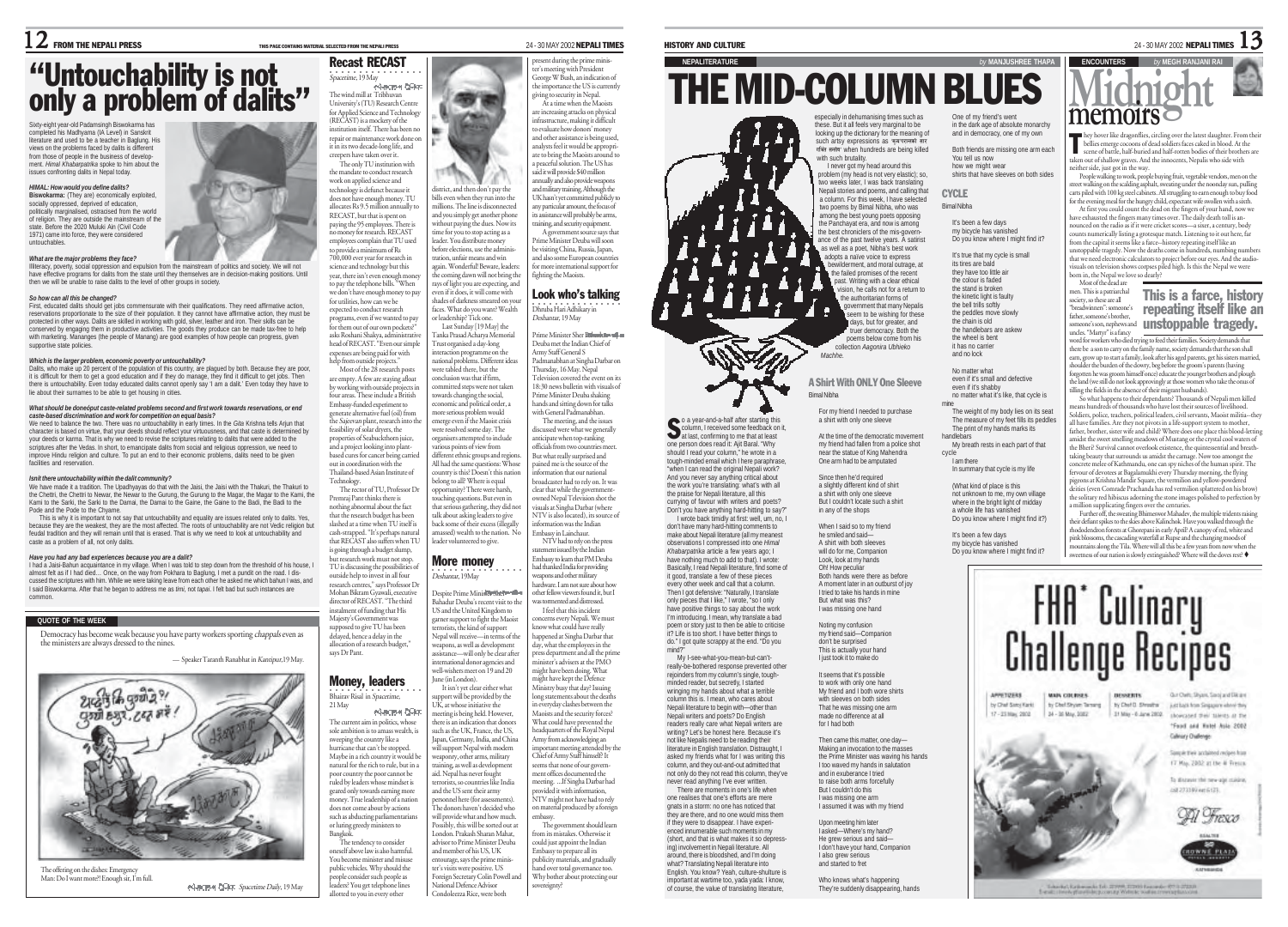# $14$  city

## **ABOUT TOWN**

### FILM

 **Kathmandu Documentary Film Association** presents People Like Us: Social Class in America, a funny and provocative look at class and race in the US. 23 May, 6PM, Rs 200, with 50 percent off for students. Indigo Gallery, Mike's Breakfast, Naval.

### EVENTS EV E N T S

- **Meditation Retreat for Nepalis** by the venerable Tsok-Nyi Rinpoche at the Ngesdon Osel Ling Monastery, Halchowk Danda. Seven-day silent retreat from 12-19 June with meditation, teachings in English on shamatha and viapassana meditation and Buddha dharma. Rs 1,000, including housing, food, monastery upkeep. Contact Nagarjuna Institute of Exact Method, Patan, 527446; Himal Association, Patan Dhoka, 542544; Blood Bank, Pradarshani Marg, 229344; Basanta Ranjitkar, 249455, chhipaus@yahoo.com; or Manjushree Thapa, mthapa@mos.com.np.
- **Friends of the Bagmati** aim to clean up the Bagmati river. Monthly meetings open to everyone. Email friendsofthebagmatinepal@yahoo.com for details.

## MUSIC

 **1974AD in concert** 25 May, Birendra International Convention Centre, Baneswor, 2.30PM. Tickets, Rs 1,000, Rs 500, Rs 300, Rs 200, at Tik 'n' Tok, New Road and Jawalakhel; La'Soon Restaurant and Vinotheque, Pulchowk; Jatra, Thamel; all Bakery Café outlets, Dexo Music, Thamel and Kantipath; The Club, Bhat Bhateni; and at venue.



- **Club Rumba** Latin band, salsa food until midnight on Thursdays. Early bird discounts between 8-9.30PM, buy one, get one free. Hotel Shangri-La. 412999
- **Dinesh & Pemba** Live every Friday 7PM-9PM, Himalatte Cafe, Thamel. 262526
- **Beatle Nite** Tribute to the late George Harrison. 12 May, 6.30PM,New Orleans Cafe, Thamel. 425736
- **Down Memory Lane** Wednesday nights with Teesta. The Rox Bar at the Hyatt Regency Kathmandu. 491234 **Live music** by Catch 22, Friday nights at the 40,000 % ft Bar, Rum Doodle Restaurant, Thamel.
- 414336

DRINK **Fridayz** Music, dance and between 9PM-11PM, unlimited drinks with entrance. Men Rs 995, women Rs 495, couples Rs 1,445. Until 7 June at Hotel Yak & Yeti. 248999 **Coming soon** Fusion at Dwarika's

- FOOD **Saturday brunch** Buffet, free flow of beer, desserts, outdoor activities for kids below 12 and complimentary use of the swimming pools and outdoor jacuzzi. Adults Rs 1,050 plus taxes, children below 12, 50 percent off at The Café, Hyatt Regency Kathmandu. 491234 **Wood fired pizzas** at the new Roadhouse Café. Completely redesigned with separate bar seating
- and coffee bar. The Roadhouse Café, Thamel. **Steaks, Sangri and ESPN** Food, drink, and the World Cup at K-too! Beer & Steakhouse, Thamel.
- 433043 **Big Barbecue** Two cocktails for the price of one (Rs 250), Friday through Sunday, 4PM-8PM.
- Kilroy's of Kathmandu, Thamel. 250440 **San Miguel BIG Brunch** Lavish brunch buffet and free flow of San Miguel beer. Saturdays 11.30 AM-2.30 PM at The Fun Café, at Radisson Hotel. 411818
- **B-B-Q & MoMo Evenings** 5PM onwards at Nanglo Café & Pub, Darbar Marg. 222636 **Special Thai Authentic Cuisine** at the Ban Thai Restaurant, Darbar Marg. 243271
- ↑ **Buddha's 2,546<sup>th</sup> birth anniversary** 108 lamas pray for peace and recite the holy Tripitak at the Boudha Stupa Mandala on 26 May. Watch from the Stupa View Restaurant and Terrace, with egetarian food, clay-oven pizzas and momos, 480262 **Too busy to eat lunch?** Daily specials for the busy executive at Dwarika's Hotel. 479488.
- **Weekend Brunch** Rs 350 per head, special package available with bowling. Oriental and continental lunch or dinner by the pond. 1905 Boardwalk, Kantipath. 225272
- **Authentic Thai food** Everyday at Yin Yang Restaurant. 425510 **Paddy Foley's Irish Pub** A wide range of drinks and food. Live music on Wednesday, Thursday and Sunday nights. 416096.

# GETAWAYS

- **The Great Godavari Getaway** Special weekend packages including room with breakfast and dinner, 25 percent discount on health club facilities. Godavari Village Resort. 560675
- **Packages** Overnight and short-stay at Dwarika's Hotel from \$99. 479488 **The Teahouse Inn Combo** Special package for Nepalis and expatriates. Rs 700 per person on
- twin-sharing basis for room, breakfast, Nepali thali lunch or dinner, and swimming and jacuzzi at the Club Himalaya. 410432, 680048 **Summer Splash** Use of pool 15 May – 15 July, 10AM-6PM Over 18 Rs 4,000 plus tax, schoolchil-
- dren under 18, Rs 2,000 plus tax. Hotel de l'Annapurna. 221711 **Shivapuri Heights Cottage** 30 minutes from Kathmandu, staff guides to monastery, peak and
- reserve. Rs 1,850 per person with dinner and breakfast, Rs 925 per child 5-14 years, children under five free. info@escapetonepal.com

*For inclusion in the listing send information to editors@nepalitimes.com*

Fri Sat Sun Mon Tue

6 6

scent monsoon can be seen massing up off the







**YAK YETI YAK** *by* **MIKU**

## **BOOKWORM**

**Plants and People of Nepal** Narayan P Manandhar Timber Press, Oregon, USA/ Cambridge, UK Rs 5,750 For 30 years, with limited means, but a vast heart and engaging, scientific mind, Manandhar botanically explored every corner of Nepal. In addition to species descriptions, including line<br>drawings, he provides the historical, ethnographic, and ecological settings from which his<br>ethnobotanical information is deriv contribution to ethnobotanical literature, and the most complete survey ever of Nepal. Limited edition, few copies in stock, order now.

**Chhetria Media: Vigar ra Vartaman** Pratyoush Onta, ed Martin Chautari, Kathmandu, 2002 Rs 200 This volume, a compilation of essays and case studies, explores the impact of democracy on the Nepali press, particularly outside Kathmandu. Dealing with the country as divided into develop-

ment region, the essays tackle two aspects of the evolution of the media in different parts of Nepal, first detailing briefly the history of journalism in the area and then looking at the current state of the media and the changes it has seen, especially post-democracy.

**Kimiyagar** Paulo Coelho, Ritesh Thapa, trans. Walden Book House, Kathmandu, 2002

Rs 200 A Nepali translation of the Paulo Coelho's bestselling The Alchemist: A Fable About Following Your Dream. An Andalusian shepherd boy dreams of hidden treasures in Egypt and sets off to follow his vision. Along the way he meets many people, including an alchemist who teaches him about the "Soul of the World" and how to stay true to his dream and consider the fear of suffering to be worse than suffering itself.

*Courtesy: Mandala Book Point, Kantipath, 227711, mandala@ccsl.com.np*

| <b>CLASSIFIED</b>                                                                                                                                                                                    |                                                                                                                                                                                                                                   |  |  |
|------------------------------------------------------------------------------------------------------------------------------------------------------------------------------------------------------|-----------------------------------------------------------------------------------------------------------------------------------------------------------------------------------------------------------------------------------|--|--|
| Nagarkot special at Naked Chef Bed and<br>breakfast, three-course gourmet dinner.<br>Rs 800 per person. For reservations ring<br>441494, 680006                                                      | K-Too! Beer and Steakhouse not the<br>"longest", "highest", "first" or any other<br>superlative, Just a relaxed, easv-going<br>har and restaurant with the coldest beer<br>and juiciest steaks this side of the                   |  |  |
| House for rent Ground floor: living room,<br>kitchen, dining room, one bathroom. First<br>floor: master bedroom with attached bath.                                                                  | moon. By the Kathmandu Guest House.<br>433043                                                                                                                                                                                     |  |  |
| one bedroom, bathroom, pantry. Second<br>floor: one bedroom with attached bath.<br>store, lobby. Third floor; terrace and<br>laundry room, Location: Galfutar, Tel:<br>412094                        | The way to Mexico is too far. Botega<br>Restaurant and Tequila Bar is near<br>Thamel Chowk, 266433, 15 percent off<br>season discount                                                                                             |  |  |
| Stupa View and Restaurant & Terrace at<br>Baudhanath Stupa. Well-appointed<br>restaurant and terraces with views of<br>stupa and Himalavas, International<br>vegetarian specialties, pizza from clay | Flowerlovers, don't miss our special<br>FUCHSIA Exhibition!!! More than 60<br>new and very beautiful varieties of<br>FUCHSIA, recently imported from<br>Europe, are on sale now, for the first<br>time ever in Nepal. Only at THE |  |  |
| oven, ice cream, soft quitar tunes on<br>Fridays, Saturdays, Sundays from 5PM on.<br>Special events on full moon. Open daily<br>11AM-R 30PM 480262                                                   | BISHALNAGAR NURSERY, tel. 431797,<br>five min. from Bhatbateni Supermarket,<br>two min. from Bishalnagar Chowk (turn<br>right and downhill)                                                                                       |  |  |

# **BBC on FM 102.4**

| Mon-Fri      | 0615-0645 | <b>BBC World Today</b>       |
|--------------|-----------|------------------------------|
| Sat          | 0615-0645 | <b>BBC Science in Action</b> |
| Sun          | 0615-0645 | <b>BBC</b> Agenda            |
| <b>Daily</b> | 2045-2115 | BBC नेपाली सेवा              |
| <b>Daily</b> | 2245-2300 | BBC नेपाली सेवा              |
|              |           |                              |

रेडियो सगरमाथा

**E-mail: radio@radiosagarmatha.org**

# the desolation of Lumbini in 1967, Tourism Bal Bahadur KC, ex-officio from  $\Rightarrow$  p1 **Lumbini's new look**

Between the largely Hindu administrators, Buddhist leadership and Muslim locals, Lumbini becomes a proper cauldron of woe. Then there is the donor factor. Although the LDT has sole say over the area, since 1997 the Sacred Garden has been declared a World Heritage Site, which brings it within the oversight of UNESCO. Meanwhile, the Trust has tended to lean on the Japanese Buddhist Federation (JBF), practically regarding it as exclusive patron. In thrall of the small pickings from the JBF and heritage support provided by UNESCO, the Nepali commissars have quite forgotten the existence of an unique intergovernmental committee at the United Nations Headquarters in New York, solely dedicated to Lumbini. Started at the behest of the late Secretary General II Thant, who dropped famous tears on seeing the International Committee for the Development of Lumbini was supposed to fund-raise and keep Lumbini in world focus. Kathmandu's unconcern has left the Committee moribund for more than a decade. The United Nations website today does not even list the Committee, and Nepal's Permanent Mission to the UN is clearly un-interested in reviving the body. So what has changed, that we can now look forward to the proximate completion of Mayadevi temple structure? The sudden burst of activity can be attributed to the coming together of three factors: a can-do minister supporting a new, committed leadership at the LDT, which in turn took the help of the professional architects and engin-eers of the Institute of Engineering (IOE) at Pulchowk. Minister for Culture and



**LDT Chief Omkar Prasad Gauchan on inspection.** 

KANAK MANI DIXIT

KANAK MANI DIXIT





Prasad Gauchan. A Thakali and Nepali Congress stalwart, Gauchan is known to be above schisms between Buddhist groups. The IOE team, meanwhile, is led by Institute's current dean, Jiba Raj Pokharel, a conservation architect with a PhD from York University. He is backed by IOE faculty, including Sudarshan Raj Tewari, Sudha Shrestha and Prem Nath Maskey, the last having the task of ensu the integrity of the hidden steel superstructure that is at the core of the new building. This was the site where Emperor Ashok put up the rock pillar marking<br>the birtholace of the "Sage of the

chairman of the Trust, has given the required backing to the present LDT chief, Vice-Chairman Omkar

the birthplace of the "Sage of the<br>Sakyas" in the 3¤ BC, and where Chinese travellers Fa Hien and Hieuen-Tsiang separately reported a complex of monuments in the 5th and 8<sup>th</sup> centuries. Archaeologists of British India located the Ashok pillar in the 1890s. The scholar autocrat Keshar Sumshere cleared the area and had by 1939 put up the whitewashed brick box around and atop of the ancient mound containing Mayadevi's statue. It is this aesthetically-challenged white box that has for sixty leaves the building without pillars, which allows a walkway from which tors can view the excavations the 'marker stone', as well as the Mayadevi statue restored to its original sanctum. A key challenge encountered by the design team was building a sturdy foundation to take the load of the heavy steel frame without impinging upon the archaeological integrity of the site. The architects discovered that an exploratory trench had once been dug by

years been associated in the mind of people everywhere with the place of the Sakyamuni's birth. The image included the large pipal tree which grew out of one side of the block. Over time, the structure-andtree standing astride the Ashokan pillar took on an iconic power by association - until the excavation 'disappeared' it. The LDT gave ion to the Japanes Buddhist Federation to 'tackle' the tree which was spreading it roots into the brickwork, but in a process that has not been adequately explained, the entire structure was dismantled and another metre or archaeologists right around the temple structure. This alreadydisturbed perimeter thus provided the space for the pylons and crossbeams to take the load of the steelwork. There was still the need to place deeper piles, however, and for this the architects chose to insert 30-foot beams of *sal* wood—chosen for being "organic"—into the alluvial soil. As hammering would have created unacceptable vibrations, the piles were placed using augers turned by expert augur*-*

more of soil dug up. Lumbini got converted from nativity site to archaeological dig, and the foundations of a 15 chambered edifice were revealed, as well as the rock conglomerate 'marker stone'. The Japanese and Nepali archaeologists involved in the dig have cited various historical references to prove that this stone marks the exact place of Siddhartha Gautam's birth.

# Tug-o-war

The excavation was completed in 1996, but the next step—what to do with the site—became the subject of a tug-of-war between the various national and international players. Also to be contended with were the UNESCO guidelines on the conservation of heritage archaeological sites.

Some proposed a prayer hall, others a grand hollow stupa covering the entire site. Yet others wanted a building with 'Nepali' elements, and there was a suggestion of recreating a Maurayan period shrine. In the end, an original plan put forward by the IOE was re-evaluated and app

The principle challenge was to find an appropriate design for the building itself so that the archaeological finds would be displayed while the Mayadevi statue was returned to its original sanctum. (The image had been removed for safekeeping when the dig began in 1992.)

The IOE team's proceeded with its work on the basis of the following decisions: **· Keshar Sumshere's box would be** 

emulated despite its aesthetic shortcomings because the appearance of the earlier historical structure is unknown.



• pilgrims and tourists would have access to the inside of the building. • all the work done on the site would be reversible. Following architectural principles for heritage spaces, the reversibility criterion means that the building can be completely dismantled. The use of steel girders, fabricated by the Radha Steel Structure of Sano Thimi, someone may come with a better idea for the heritage site. That is why we have designed it so that this building can be completely pulled apart with no damage to the<br>archaeology," says Jib Raj Pokhrel. One satisfied person in Lumbini today is Basanta Bidari, LDT's Chief Archaeologist of the last 18 years, who has had the

unenviable task of being custodian of an out-of-sight nativity site beneath a tin shed. Says Bidari, This project is unique because it does several things at one go— it follows UNESCO guidelines respects Nepali sentiments and memories, as well as follows architectural conventions for such

sites. Besides, the Mayadevi statue<br>will be back where it originally was." Faced with the 26 May deadline, the IOE team worked up a storm to finalise the design and structural aspects in just a month and-a-half.

"Even if we are unable to complete the whole building, we will have Mayadevi back in her sanctum on Buddha Purnima," says LDT chief Gauchan, overseeing the work in his suruwal-kameej and an umbrella to protect him from the blistering sun The cost of the project is Rs 70

million. The LDT will pay Rs 30 million and the government is supposed to come up with the rest. Gauchan says the money has been<br>promised but not vet sanctioned.

walkee broad the from Patria. The right was the fit by the<br>galaxies through the from Patric Theoretical is the presentation and the broad of Buddal, the<br>single-control of the method side of the fit and the side of the fit



Mercantile Communications Pvt. Ltd. GPO Box 876, Durbar Marg, Kathmandu, Nepal **MERCANTILE** Ph: 240920, Fax: +977-1-225407. E-mail: sales@mos.com.np. URLhttp://www.mos.com.np



# *For insertions ring NT Marketing at 543333-36.*

|       | Radio Sagarmatha |                              |
|-------|------------------|------------------------------|
| ailv  | 2245-2300        | BBC नेपाली सेवा              |
| ailv  | 2045-2115        | BBC नेपाली सेवा              |
| m     | 0615-0645        | <b>BBC Agenda</b>            |
| ıt.   | 0615-0645        | <b>BBC Science in Action</b> |
| 91-гн | UO 15-UG45       | <b>BBC WONG TOGEY</b>        |

**P.O. Box 6958, Bakhundole, Lalitpur, Nepal Tel: ++977-1-545680, 545681 Fax: ++ 977-1- 530227 www.radiosagarmatha.org**



٦